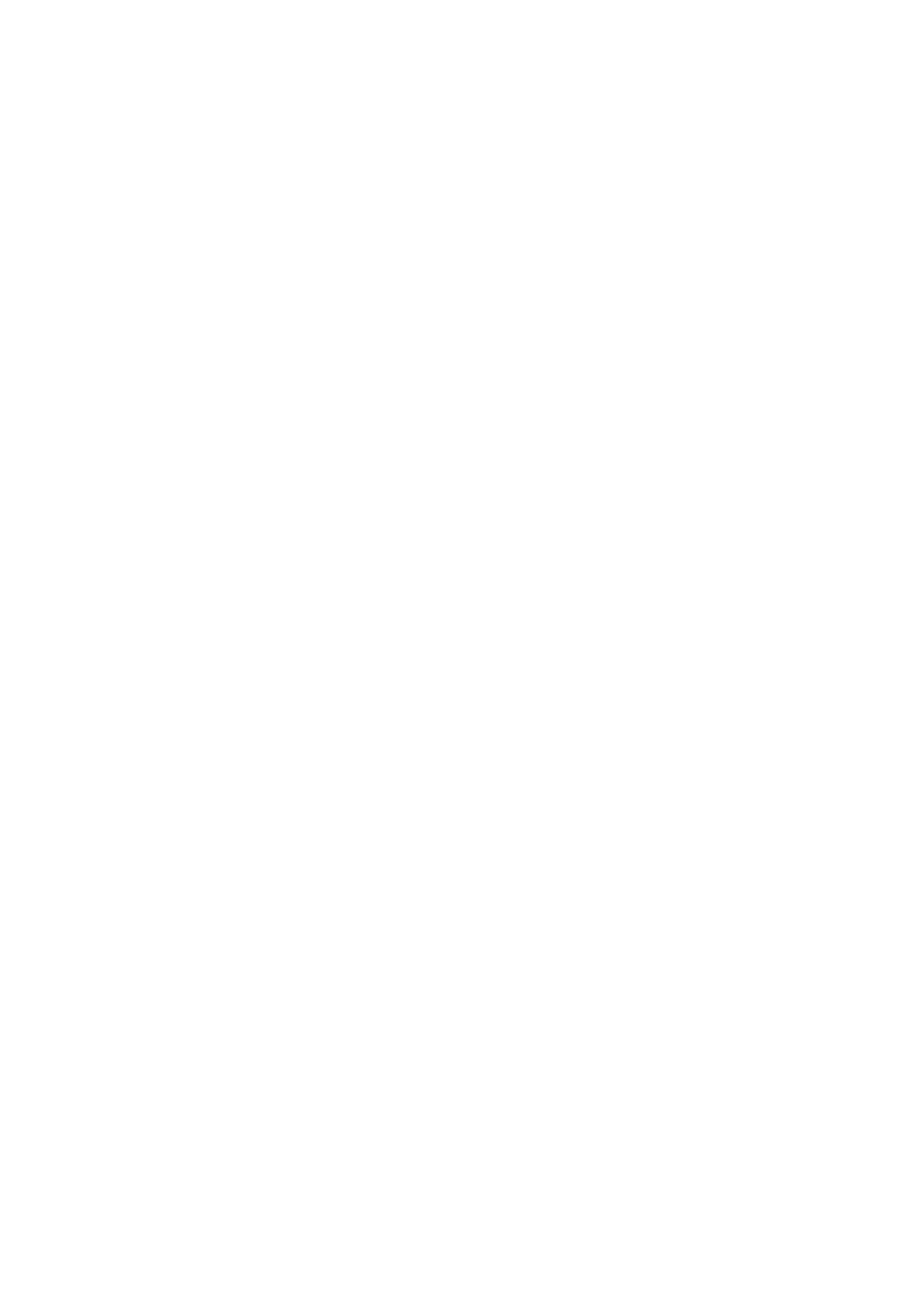## **Contents**

| The benefits of pre-emptive action - supporting positive engagement14 |  |
|-----------------------------------------------------------------------|--|
|                                                                       |  |
|                                                                       |  |
|                                                                       |  |
|                                                                       |  |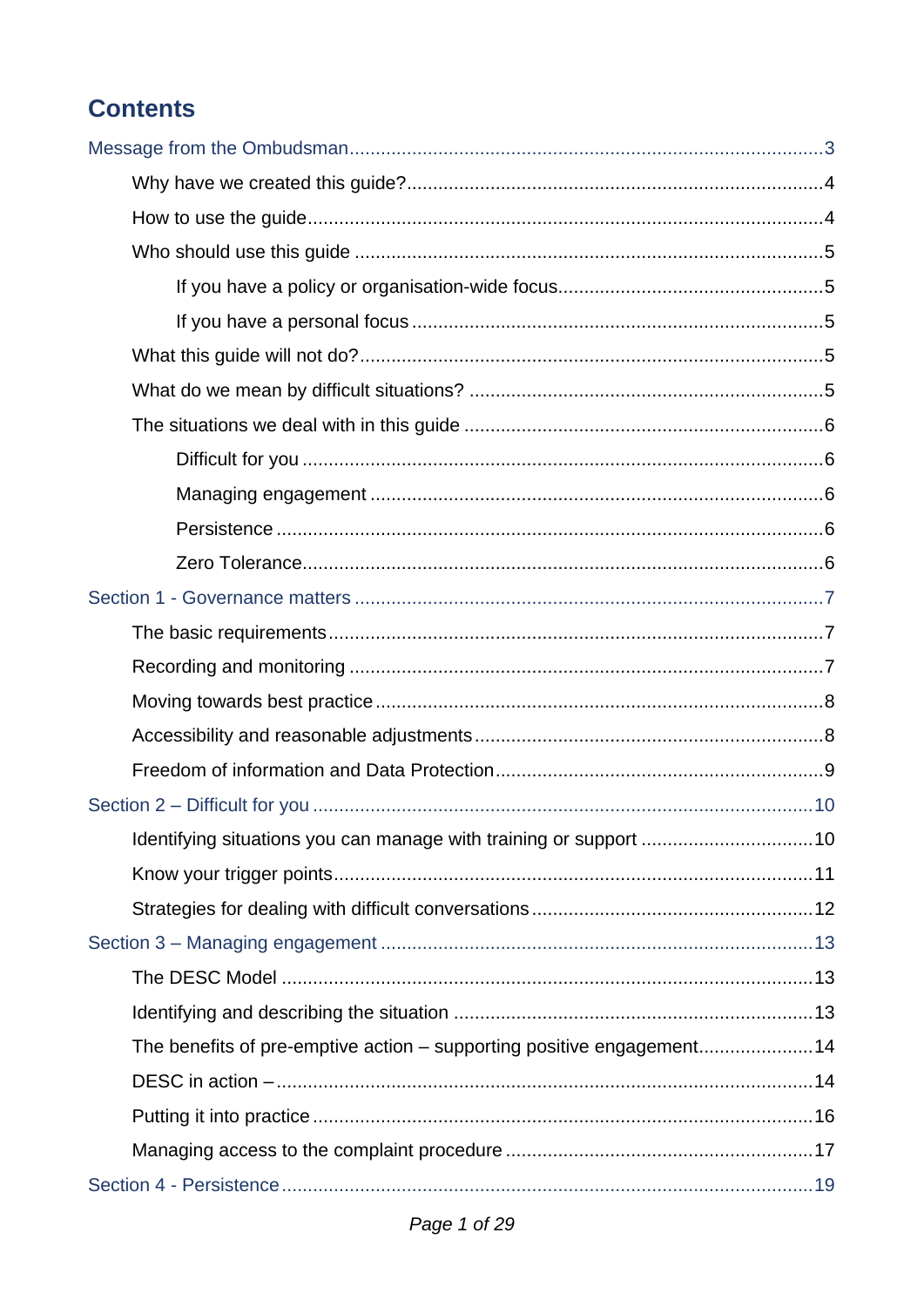| What to do if you are dealing with someone who is being persistent |  |
|--------------------------------------------------------------------|--|
|                                                                    |  |
|                                                                    |  |
|                                                                    |  |
|                                                                    |  |
|                                                                    |  |
|                                                                    |  |
|                                                                    |  |
|                                                                    |  |
|                                                                    |  |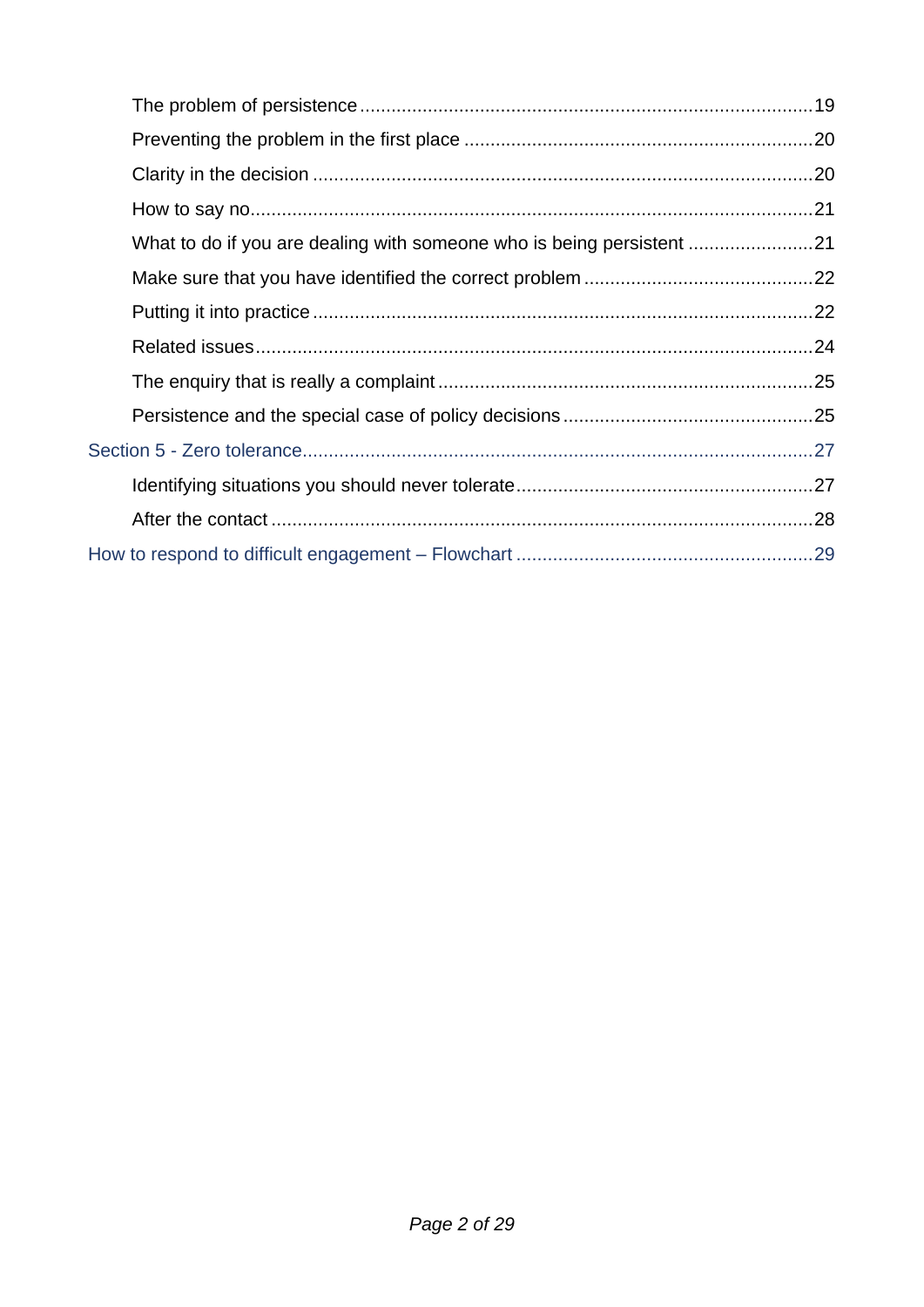## <span id="page-4-0"></span>**Message from the Ombudsman**

In our work with public organisations across Scotland the SPSO is frequently asked about how to respond to people who are complaining in a way that the organisations find difficult. This guide aims to help organisations and staff in these situations.

People may have strong views and feelings about the issues they complain about, and may already be feeling frustrated, angry or distressed before complaining. The relationship can become difficult and break down, leaving staff feeling overwhelmed, unsupported, harassed or bullied. Complainers can feel misunderstood and frustrated that the organisation is not listening to them. Being people-centred, a key complaint handling principle, can seem difficult to maintain in these circumstances.

It is all of our responsibility to create spaces where we reduce conflict and ensure we listen with respect and kindness to each other. Organisations need to support staff and users to engage positively with each other. At the same time, there is a need to protect the service and staff from behaviour which can have a significant negative impact. Thinking about the rights of those involved can help to ensure we balance these.

SPSO have recently revisited our own [Engagement Policy.](https://www.spso.org.uk/engagement-policy) We have shifted emphasis to promote positive engagement and updated it to bring it in line with the available research on managing difficult communication and our key value of being people-centred.

This revised guide, with its emphasis on using neutral language and non-judgmental approaches, focusing on repairing a difficult situation rather than apportioning responsibility, reflects those changes. The approach will work most effectively if it fits within a broader approach to engagement which works to support positive engagement throughout rather than trying to cope with relationships that have become difficult.

Empowering staff to proactively manage relationships and de-escalate distressing situations can help us meet the needs of those whose situation means they may act in ways others find difficult to understand. Key elements of this approach are:

- Governance and support for staff, helping to have oversight and to create those open conversations with mutual respect
- Setting boundaries as a key way to keep conversations respectful (and this needs to be maintained consistently across the organisation)
- Contingency planning and a risk-based approach this needs to include how organisations respond to zero tolerance situations and events which may make it difficult for you to provide a service

This is an area where we learn constantly and we welcome your thoughts and comments. This guide is not a solution, but we hope it helps to take this conversation forward.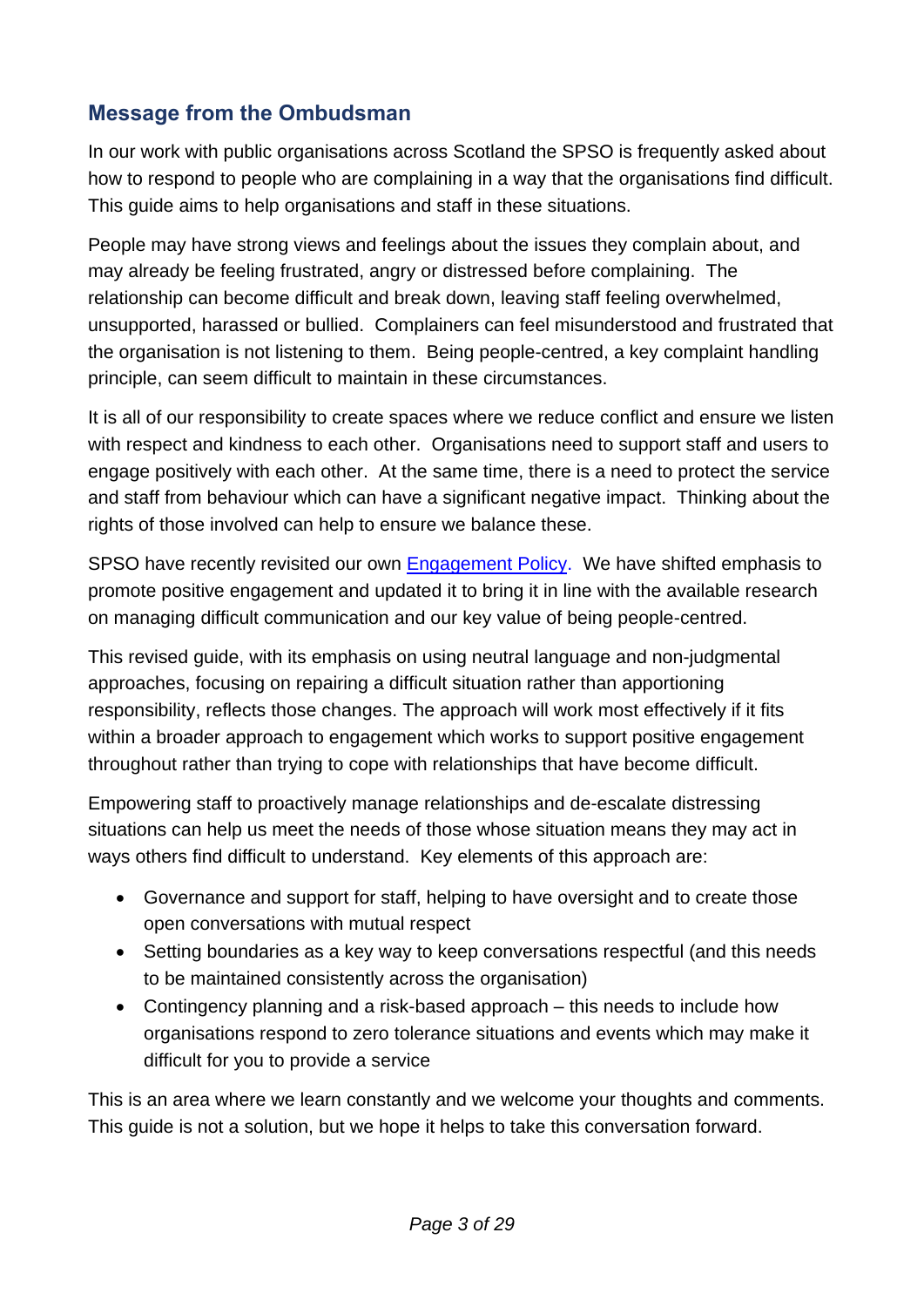#### <span id="page-5-0"></span>**Why have we created this guide?**

This guide has been produced to help organisations and individual staff approach the most common problems that can occur when managing complaints. The examples are based not only on our own experience but also include suggestions shared from across the Scottish public sector. It is not exhaustive or prescriptive. Each situation is different and it is not possible to say definitively what the correct response is in every case. Judgement is always required. The aim is to provide a starting point to help people exercise their judgement fairly.

The aim throughout is to ensure that complaints can be handled in the best way possible. The goal is not to avoid responding to complaints but to provide strategies which may help to de-escalate problems and to ensure where action is needed to manage communication with a customer, their rights to have their complaint heard and responded to are not denied or undermined. [You may notice that throughout we refer to people who may complain as customers or even more simply as persons or individuals. Some organisations, may be more used to describing them as clients or service users. Customer, person and individual are being used as easily understood, generic terms].

Remember the organisation and the customer have a shared interest. It is important for every organisation to know if the decisions they are making or the way they are acting is having negative or unintended consequences. Complaints are valuable feedback. Helping staff be more confident in dealing with difficult communication means they can help customers make clear what their concerns are and what they would like to happen. In this way the complainant can receive the clearest answer and when something has gone wrong that it can be fixed quickly.

#### <span id="page-5-1"></span>**How to use the guide**

Each section of the guide considers a different topic and includes some suggested strategies. The strategies are not comprehensive, we only deal with some issues that may be raised. They are often set out as statements or questions you could use in conversation or as sample letters so you can see how they may work in practice. As well as being available in this single PDF format, [the guide is available online where each](https://www.spso.org.uk/complaints-handling-practice-guide)  [section is set out separately.](https://www.spso.org.uk/complaints-handling-practice-guide)

Throughout the guide you will see the following symbols

 $\Box$  is an important or useful point

 $\hat{\mathbf{x}}$  is a practical hint or tip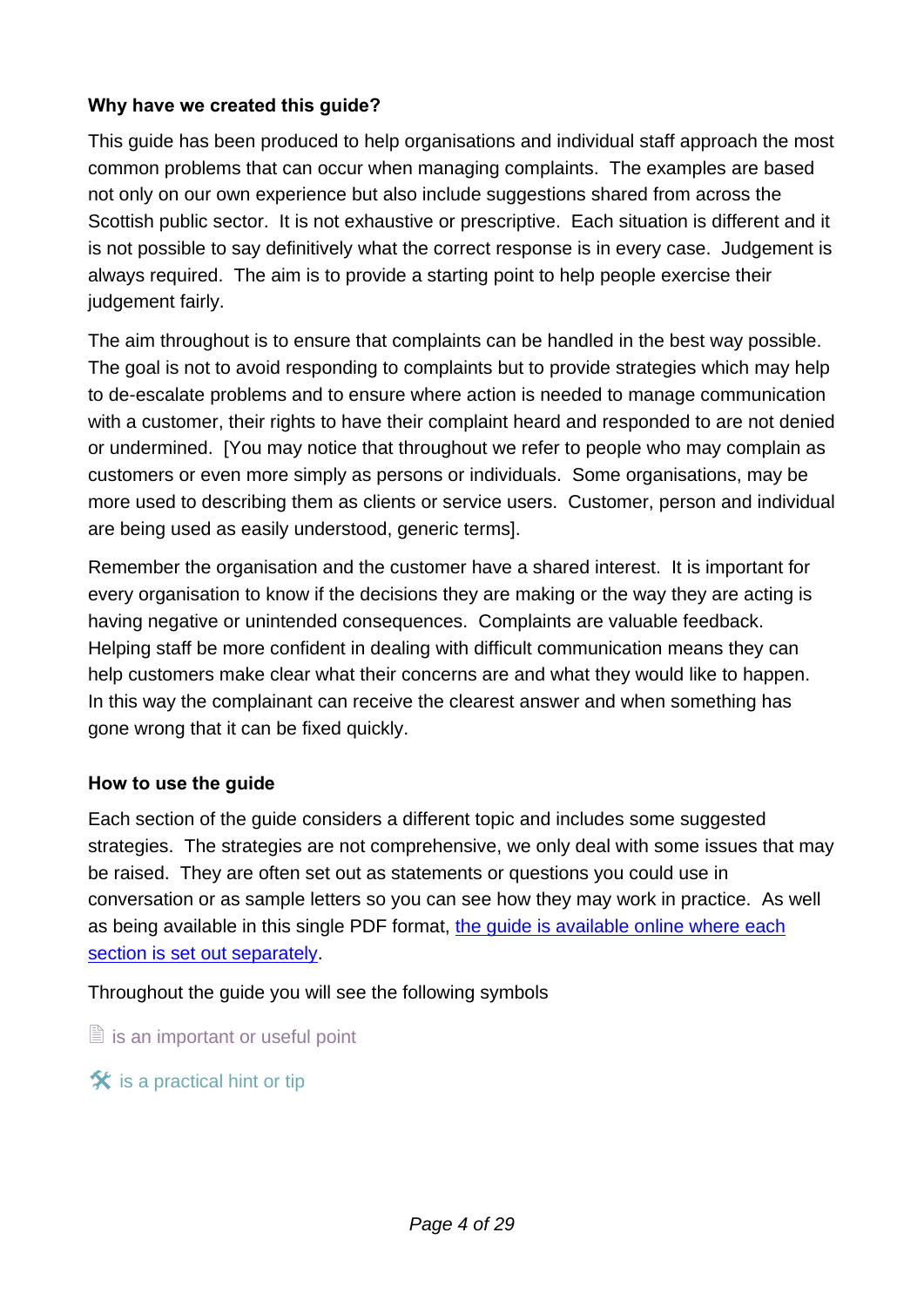#### <span id="page-6-0"></span>**Who should use this guide**

There is a very close link between the policies and training an organisation has in place and the way staff respond to difficult situations. This guide can be used by both but you may want to use it in different ways.

#### <span id="page-6-1"></span>*If you have a policy or organisation-wide focus*

If you are responsible for creating policy you may need to read all the sections when developing or reviewing completely new policies and training to support them. Otherwise you should read the governance section and then whichever of the particular sections best identifies the situations you are considering developing a policy about. As a general guide, we would expect organisations to have policies around engagement that needs to be managed and zero tolerance. You should have training and support available for the situations around 'difficult for you'.

#### <span id="page-6-2"></span>*If you have a personal focus*

Individual staff can use the flowchart to help them work out which section would be most helpful for the situation they are trying to manage. You will also need to understand the policies your own organisations has in place. If you are unsure or looking for general information, you should start with the 'difficult for you' section.

#### <span id="page-6-3"></span>**What this guide will not do?**

This guide will not cover every situation or solve every problem. In some cases, it may simply help to identify areas where your organisation may need some tailored solutions or specific training.

#### <span id="page-6-4"></span>**What do we mean by difficult situations?**

We know many organisations use our [Engagement Policy,](https://www.spso.org.uk/engagement-policy) this guide supplements that policy but deals with a much broader range of situations.

 Language which labels people as 'vexatious' or 'difficult' is not helpful. The focus should always be on the situation and what you need to do in response. Neither is it helpful to make judgements about the cause of the situation, or people's behaviour. People do not always act at their best, particularly when they are unhappy and stressed. Concentrating on the situation, rather than the cause, can help you decide whether you need to respond at all, and can also allow you to have open discussions with the individual about how best to move things forward.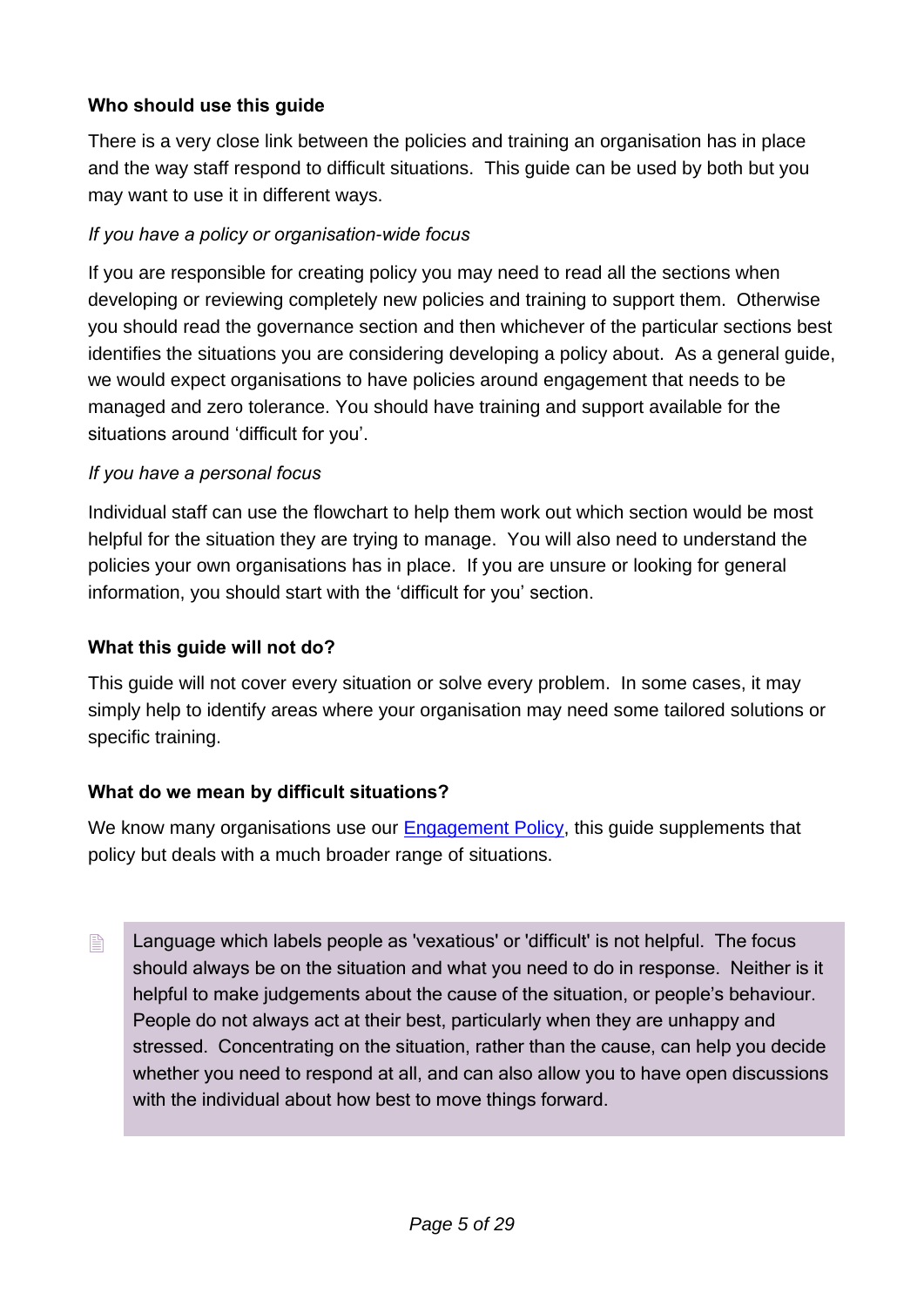#### <span id="page-7-0"></span>**The situations we deal with in this guide**

Difficult situations can be very varied and will never neatly fit into categories. We have used the following headings to help structure the advice and support in this guide. [You should note our experience of this is most often by telephone or writing, which are our most common forms of contact with our customers. The strategies we suggest may need adapted for face-to-face contact.]

#### <span id="page-7-1"></span>*Difficult for you*

This section covers situations which an individual may find difficult but it would be reasonable to expect a well-trained, confident member of staff to be able to deal with in most circumstances.

#### <span id="page-7-2"></span>*Managing engagement*

This section covers situations which are affecting the ability of the member of staff or the organisation to do their job. These can most easily be identified by considering the impact that the engagement has on the resources of the individual or organisation. When an unfair or disproportionate amount of resource is being used, the situation will need to be addressed. Impact on resources is not only about the use of physical resources or time but can include the impact on emotional resource. At times the situation needs to be managed immediately. We deal with situations when action needs to be taken immediately in the Zero Tolerance section. It should be noted these are simply another form of managing engagement, but the risks and challenges are very specific and that is why they are dealt with separately.

#### <span id="page-7-3"></span>*Persistence*

This is the situation most commonly cited as a problem by staff and organisations. We look at this in a separate section. It is not a category SPSO use in our [Engagement Policy,](https://www.spso.org.uk/engagement-policy) and the section on persistence explains why and also provides some suggestions for how to respond to persistence.

#### <span id="page-7-4"></span>*Zero Tolerance*

This section covers situations where an immediate response is needed, or situations that are always unacceptable and, therefore, always require action. It is really a sub-category of managing behaviour but the potential impact means we have given this a section on its own.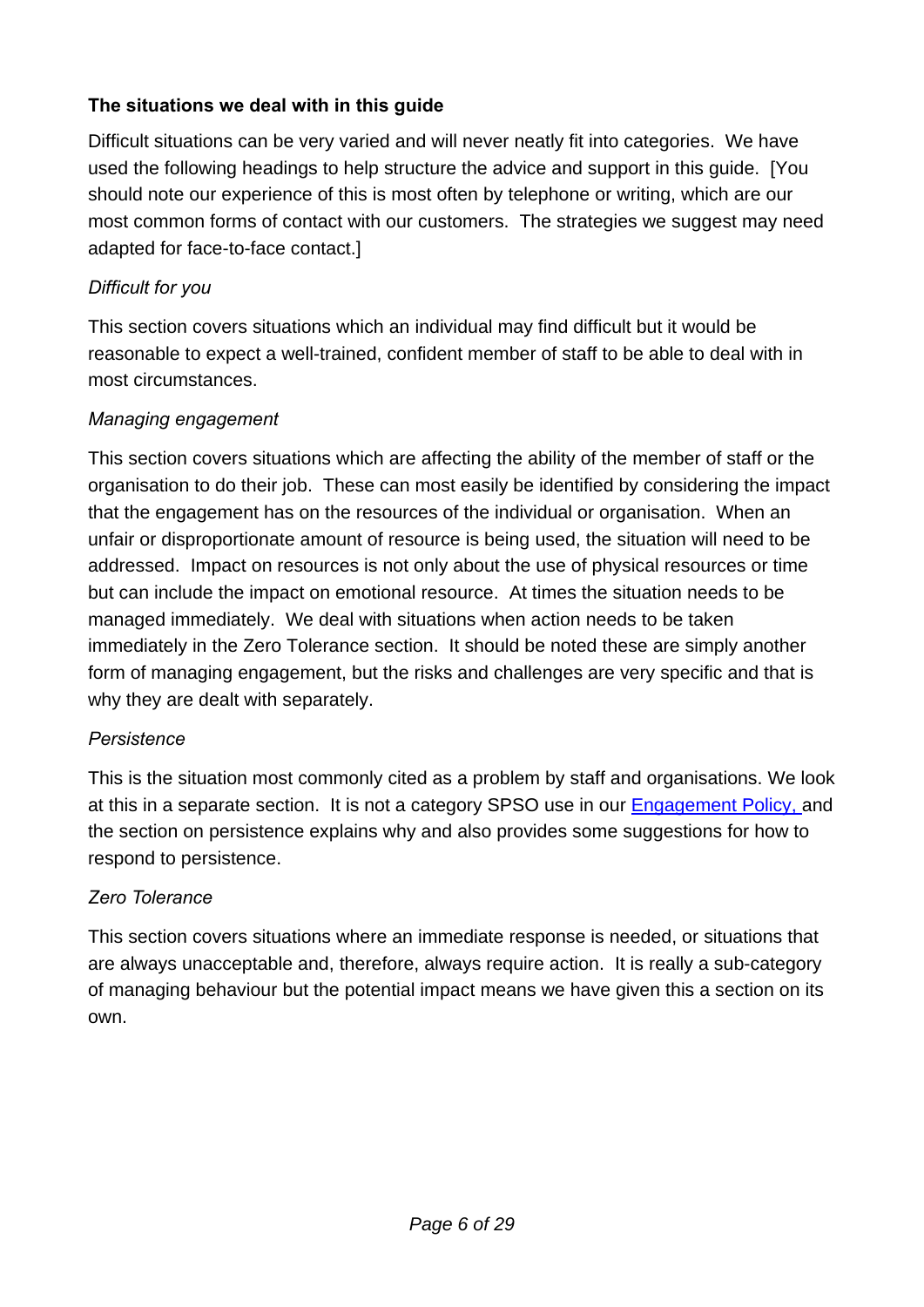## <span id="page-8-0"></span>**Section 1 - Governance matters**

#### <span id="page-8-1"></span>**The basic requirements**

The relevant Model Complaints Handling Procedures (MCHPs) published by the SPSO across each sector require organisations to have in place a policy to deal with managing engagement.

The MCHPs do not prescribe a particular policy or approach. As a minimum, we would recommend that organisations should be able to demonstrate:

- that a policy is in place and is available to staff;
- there is a procedure in place for logging incidents and communicating decisions to customers which fall under that policy;
- customers are notified of a right of appeal;
- there is regular management review of the use of the policy; and
- it can be demonstrated that, when required, reasonable adjustments are being made. [see the section on accessibility and reasonable adjustments below]

It is for each organisation, based on their own experience and the needs of their customers and staff, to define what engagement requires to be managed. Situations that are deemed to be unacceptable may differ. The SPSO's policy and the definitions in this guide may be a useful starting point and could be adopted. However, organisations will need to consider whether that is appropriate for them and also what that would mean in practice in their own particular circumstances.

#### <span id="page-8-2"></span>**Recording and monitoring**

It is vital that any decisions to manage engagement are based on accurate, reliable and appropriate information. Maintaining meticulous record-keeping is essential, therefore, in the event that any decisions are challenged or further information is requested.

Organisations should ensure staff are aware of organisational requirements and best practices regarding the recording of telephone discussions which are abusive, offensive, obscene or threatening. Staff must always record these calls in writing, documenting the discussion as far as it is possible in the exact words used by the caller. Staff should be made aware that, without a detailed record, it may not be possible to take effective action to manage the situation. The record of the engagement should always be factual and unemotional. Staff and organisations should be aware that this information may be released. Policies should be in place to ensure that there is clarity about how and where these records are kept.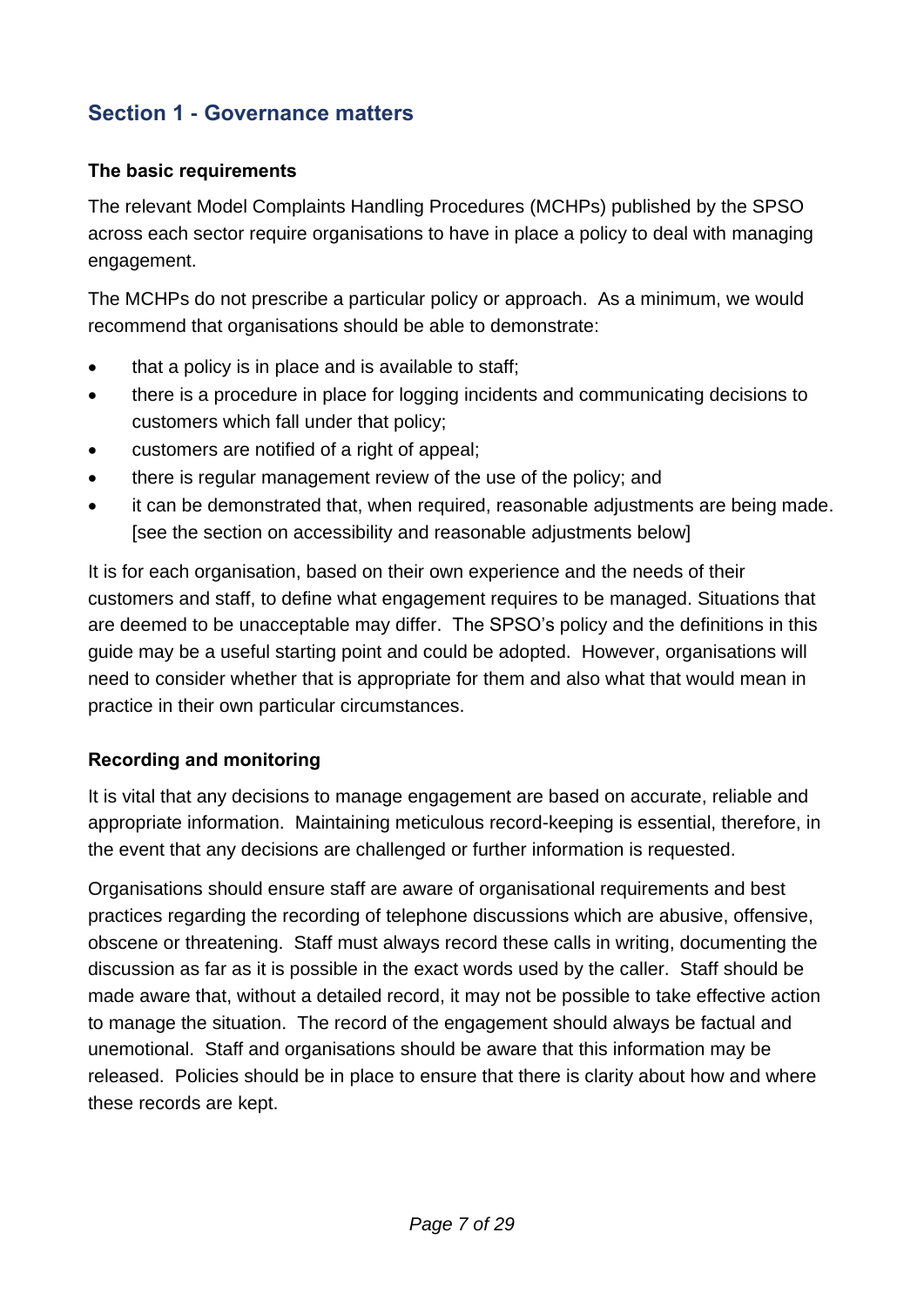#### <span id="page-9-0"></span>**Moving towards best practice**

The experience and needs of each organisation will vary but we would recommend that organisations consider the following:

- Providing support and training for individual staff who may face difficult situations whether covered by the engagement policy or not (for example, frontline staff and staff in customer-facing roles).
- Demonstrating clear ownership of the policy at a senior level, so that staff feel confident and empowered in using the policy. This could be demonstrated by regular communication to staff of how the policy has been used appropriately (for example through anonymised case studies).
- Providing clear information, not only to staff, but to the public to allow them to understand what standards of engagement are expected and also allowing them to raise any concerns, particularly around any needs they may have for reasonable adjustments. An example of how SPSO does this is [on our website.](https://www.spso.org.uk/engagement-policy)
- Proactively considering the impact of technology such as social media and whether the policy needs to reflect this.

#### <span id="page-9-1"></span>**Accessibility and reasonable adjustments**

All members of the community have the right to equal access to the complaints handling procedure. It is important, therefore, to be clear that any engagement policy does not interfere with the need to ensure that any service provided is accessible to all on an equal basis. Organisations will need to carefully think this through, both in developing their engagement policy and in applying it in individual situations. In each situation, you will have to consider whether you need to make reasonable adjustments to your service to allow the person to make a complaint. This may mean that you respond differently to individuals who have genuine access needs. We have produced guidance on [complainants with vulnerabilities](https://www.spso.org.uk/sites/spso/files/csa/Complainants%20with%20Vulnerabilities.pdf) which may be helpful.

Organisations are often concerned about how to approach behaviour which they think may be occurring as a result of a mental health problem. Staff who are not clinically qualified should never attempt to make a diagnosis of a mental health problem or to make assumptions about what the impact of a particular condition may be on an individual. It is also not appropriate to consider situations related to underlying mental health as a category to be explicitly dealt with in a general engagement policy. Each case will be different and the organisation has a responsibility to consider specific accessibility needs in relation to each individual.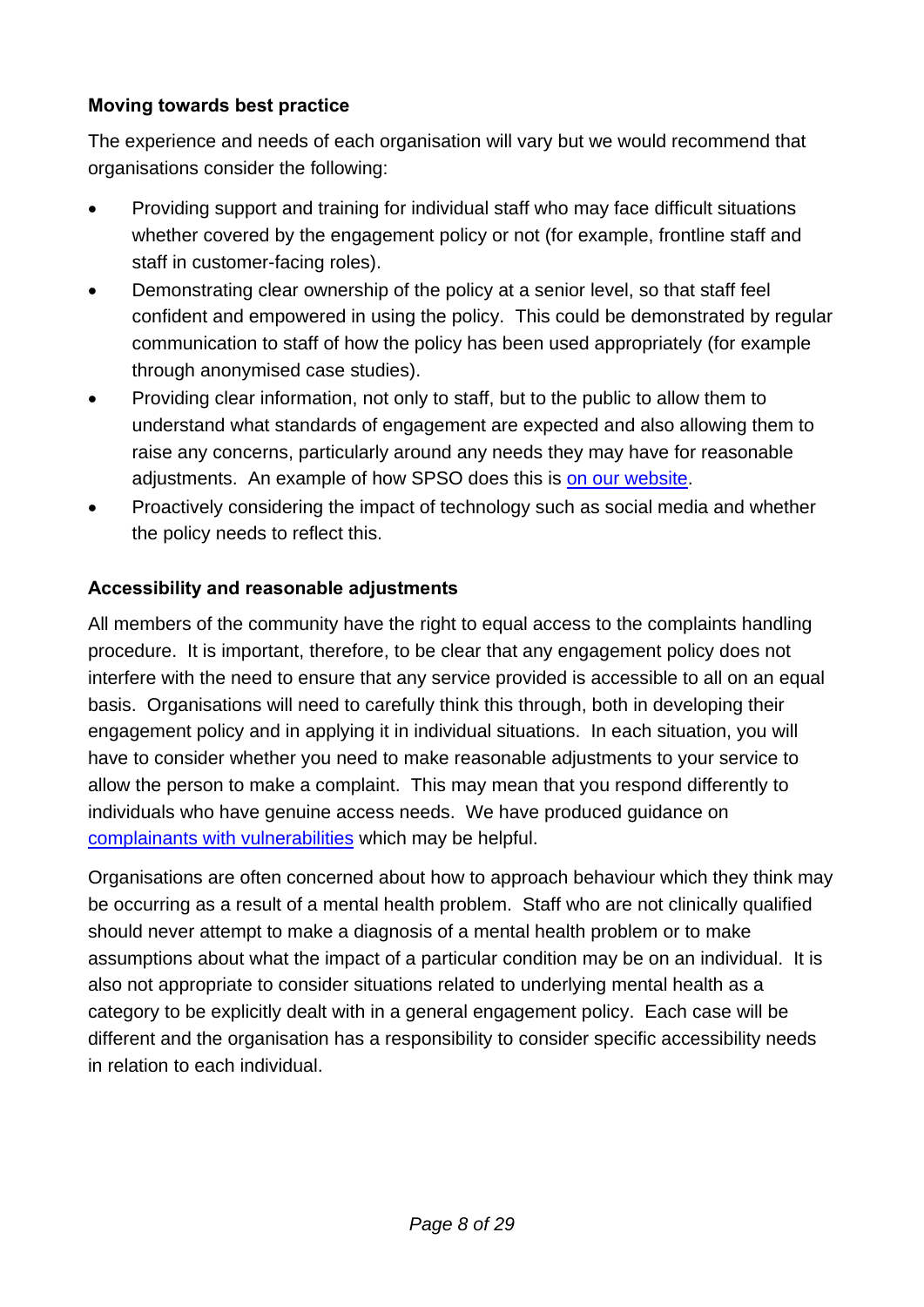#### <span id="page-10-0"></span>**Freedom of information and Data Protection**

This guide looks at engagement in the complaints process. You need to bear in mind that you may have other legal responsibilities. In particular, a member of the public who is restricted from contacting you about a complaint is still entitled to make Freedom of Information, Environmental Information or Subject Access requests. It is important that staff understand, and are able to identify, when other legal obligations need to be considered when responding to a complaint.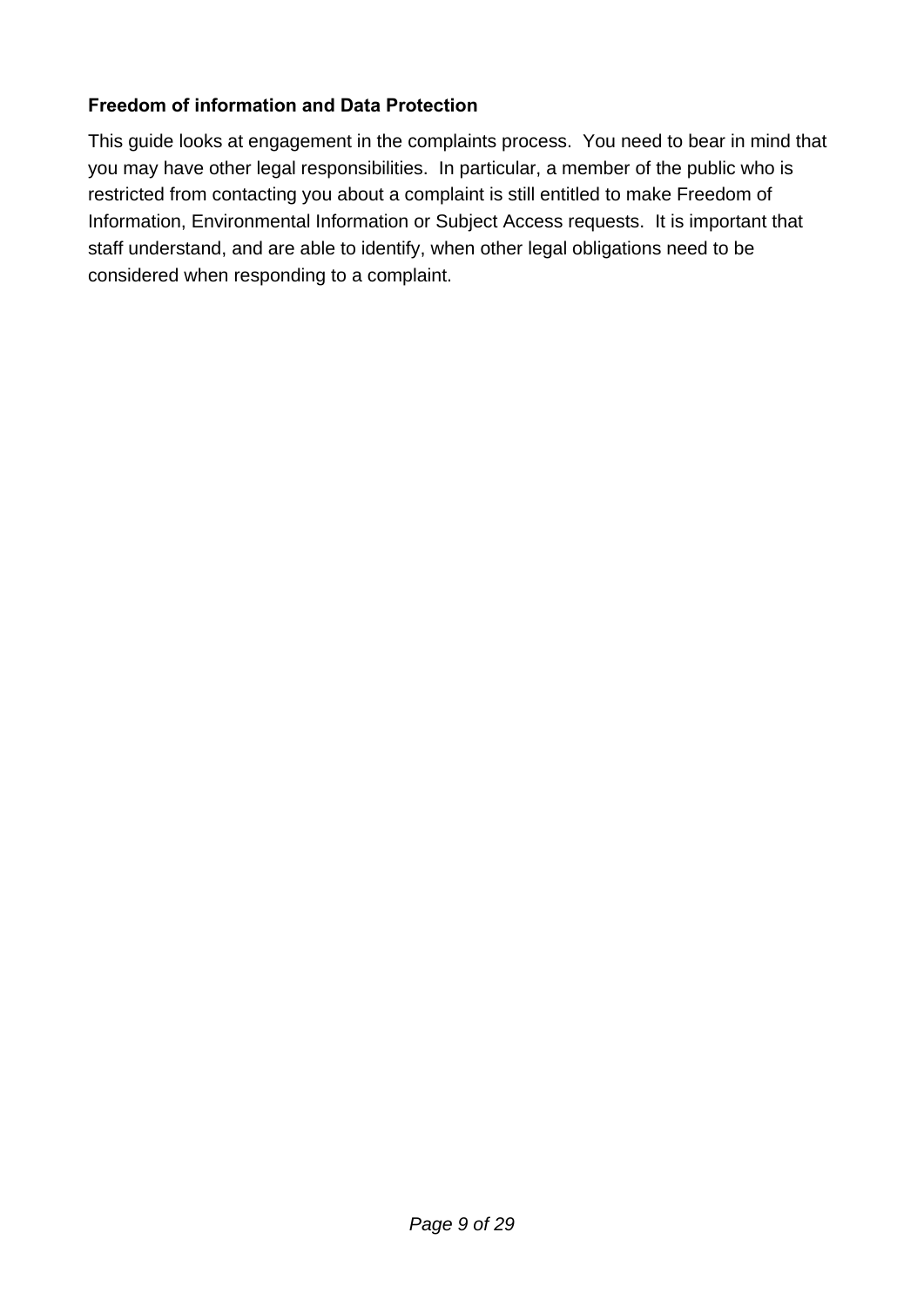## <span id="page-11-0"></span>**Section 2 – Difficult for you**

This section is aimed at individual staff to help them to deal with situations that they find personally difficult. In this context 'difficult' refers to anything which is making communication a problem. This could include factors which you may readily identify as difficult, such as anger or distress, but there may be other factors which are less easy to identify.

We can all experience difficulties when we don't know how to respond to behaviour or communication which is unexpected or challenging. Sometimes we can be unsure about how to respond to behaviour which confuses us or seem odd or disproportionate. We may find a person's behaviour difficult when it does not conform with standards we expect or when it does not meet our values.

It is important to remember that there is a strong subjective element to this. Behaviour that you may find particularly difficult may not present the same difficulties to some of your colleagues.

#### <span id="page-11-1"></span>**Identifying situations you can manage with training or support**

The types of situations you may encounter when dealing with complaints and may be able to manage with support include:

- anger
- distress and upset
- confused, illogical communication
- someone raising concerns they may be a harm to themselves
- repetitive and circular communication
- unpleasant language which is below the level of abusive

By 'manage' in this context we mean 'deal with appropriately'. The aim is to make your communication more effective and work better for both you and the member of the public.

This is about the ability to be professional and to be able to deal with the public in difficult (but not threatening or dangerous) situations. These are situations which may escalate and you should bear in mind that if at any point the situation becomes threatening or dangerous, you will need to move to a zero tolerance position and end the contact.

You may also need to end the contact and seek support, even if the situation is one you would normally expect to manage. Bear in mind that if you are in a situation where you are finding behaviour or your response to that behaviour, difficult to manage, it is highly likely you will be reacting in a way that may make the situation worse.

You may have colleagues who have particularly good interpersonal skills and you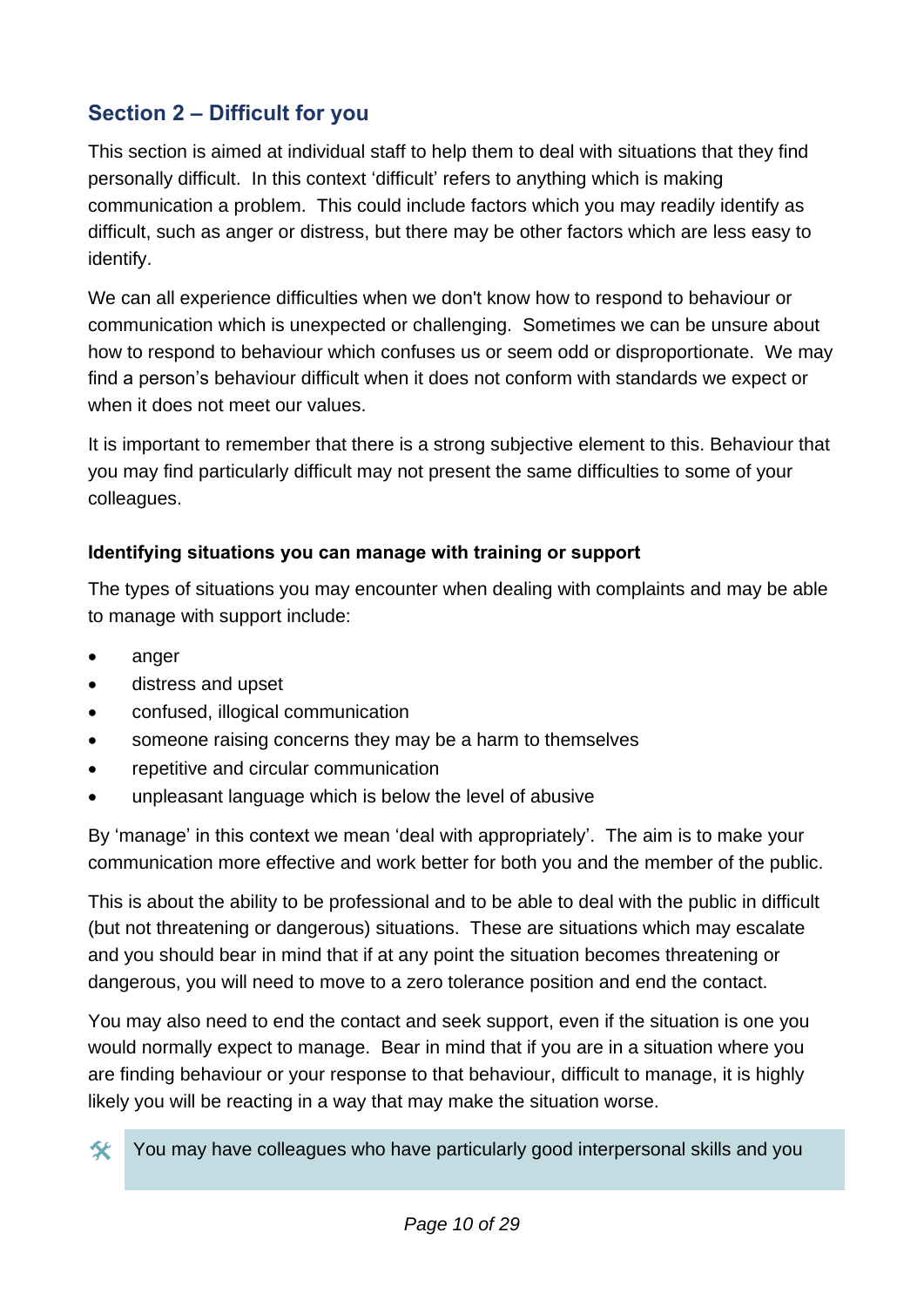can learn a great deal from watching them.

It is important to debrief. Share experiences which have worked well or badly. If it is possible to do so - try to take a break and discuss difficult experiences with a colleague before your next contact. This will help to make sure you do not carry one bad experience into the next contact with the public.

#### <span id="page-12-0"></span>**Know your trigger points**

Everyone reacts differently to different situations and by 'trigger points' we mean situations which will lead to a heightened reaction from you. This is perfectly normal. There is a subjective element to this, and it is important to be very honest with yourself about what you personally find difficult. This may surprise you as it may not be the same as your colleagues. If you think about conversations where you have later thought 'I wish I had said' or ones where you felt you needed a break before the next conversation, you may find a common factor.

A trigger point, then, is behaviour/language that consistently irritates or annoys you, that you find offensive or that makes you feel vulnerable and unsure what to do. You will have an emotional reaction. You may feel flustered or angry. You may find you tend to prejudge the person behaving in the way you find difficult.

When this happens, you are more likely to say or do something that later you feel was unhelpful or made matters worse. Even if you do handle the situation well, you may find the contact has been stressful and draining and you have less energy for the next contact.

In training we have been told that some people find it particularly difficult to deal with:

- patronising or sarcastic language
- someone being rude about colleagues
- certain phrases that have been repeated to them too often 'I am a council tax payer' 'you are a public servant and are supposed to serve me'
- someone who is very distressed and crying or threatening to self-harm
- someone they think may be telling deliberate mistruths or is being manipulative
- $\Box$  It is very unlikely that the person who pressed your trigger point knows this is a particular issue for you. They may not even be aware they are acting in a way that someone may find difficult. There may be many reasons a person is behaving in this way and you do not know enough about their context to judge this.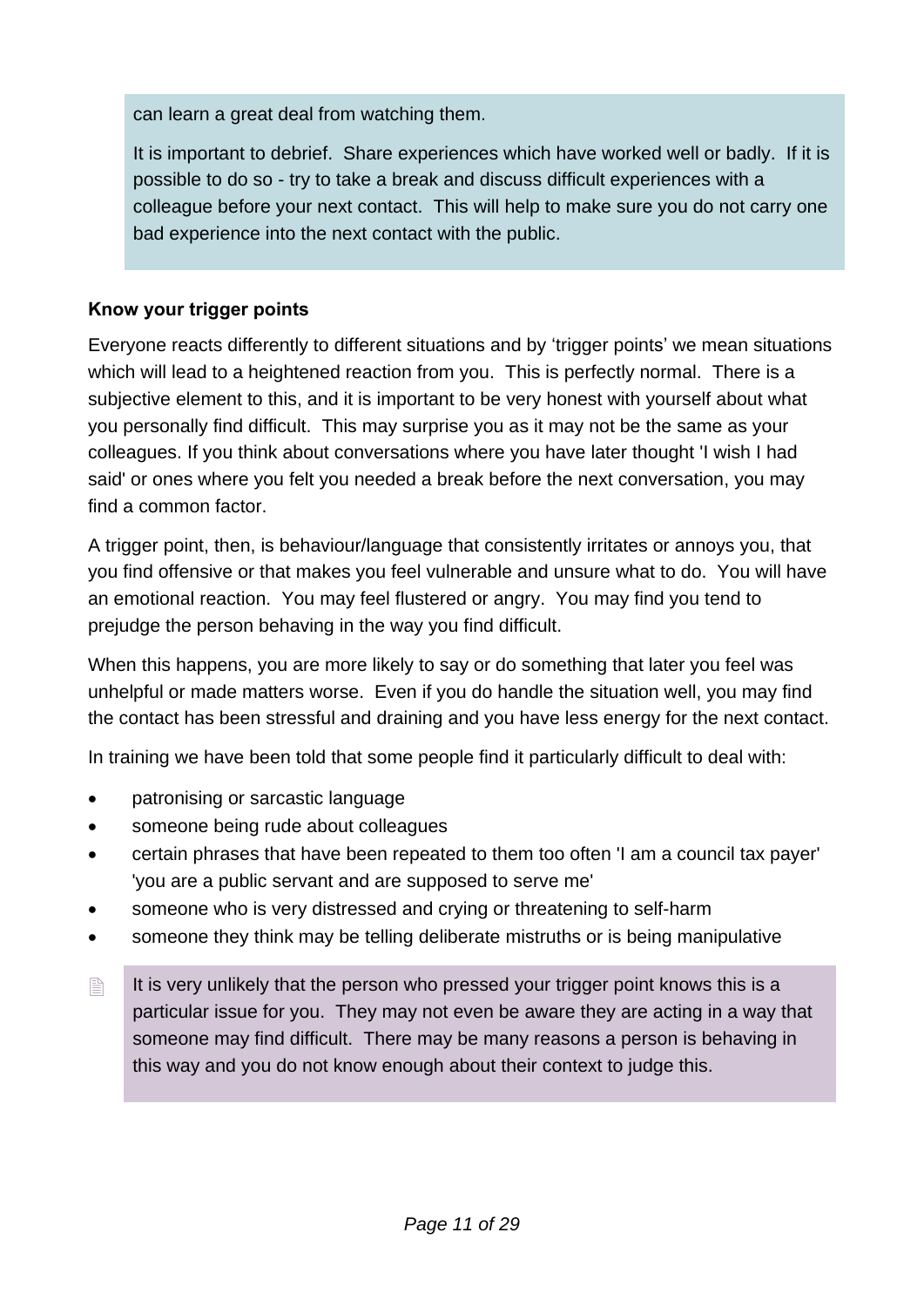#### <span id="page-13-0"></span>**Strategies for dealing with difficult conversations**

The first thing you need to do is to make sure you are not labelling the person. If you find you are defining the person as 'difficult'; 'obnoxious'; 'condescending'; 'weak'; 'needy' or 'over acting' in your head, that is likely to make your response more emotional. You should also be wary of becoming overly involved with someone you genuinely feel sorry for. This can lead to you feeling overwhelmed by the difficulties the other person is facing. Empathy is very powerful, and letting someone know you accept the feelings they are having may be appropriate, but if you want to help, you need to be able to remain calm and clear-headed. Positively, this can help the other person by creating a sense that there is a 'safe place' for them within which they are being listened to. In some circumstances, people can feel frightened by feeling out of control. Staying calm for those people can help them to calm down.

When it comes to particular phrases that may annoy or irritate you, remember that this may well be the first time the person has used this phrase and it may be something they are only saying because they have reached the end of their tether.

Once you have identified your trigger points, you know you need to make active efforts to relax and stay calm in those situations. You also may need to debrief: you can share with colleagues what you find upsetting or annoying and this may help you to manage the emotions. For your colleagues, if they do this, you should empathise with, but not reinforce, the emotional reaction.

In dealing with trigger points it can be useful to have a strategy or approach in mind. The SPSO uses [cards for staff with some suggested strategies and approaches](https://www.spso.org.uk/sites/spso/files/csa/AdvicePhraseCards.pdf) that they can skim through and use as prompts when on the telephone. This can help to build confidence, particularly for new staff who may worry they will forget what to do. However, it is important to remember that conversations need to be personal to be effective, and standard or clichéd phrases will likely have the opposite effect to the one you intend. These phrase cards are not meant to be used word for word, but it can be helpful to have some prompts or to be aware of language to avoid.

If there are areas you are nervous about - you can print out a prompt or have a selection of scenarios to hand.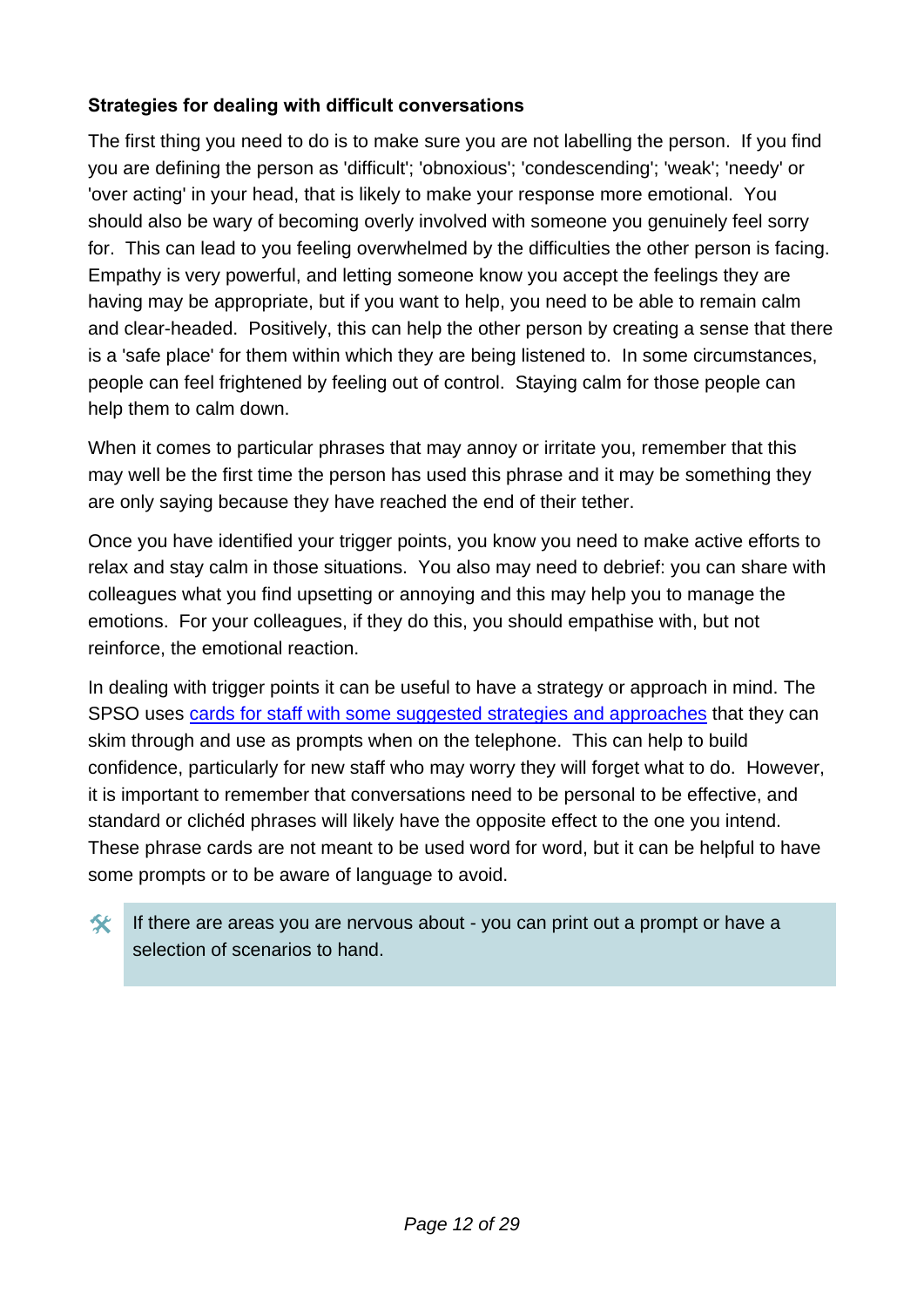## <span id="page-14-0"></span>**Section 3 – Managing engagement**

In this section, we consider situations where a person's engagement with us is such that an unfair or disproportionate amount of resource is being used. These situations need to be addressed. This section considers both how an organisation and individual staff members can respond to these situations by managing the engagement.

We concentrate on the impact on time: the key resource of the staff member or organisation. Managing engagement with customers who are unacceptably using too much of your time can free up time for other work and customers. We also look specifically at the situations we find difficult at SPSO and how we respond to them.

The general approach is very simple and can be used for creating policies, responding to an individual or dealing with a broad range of situations.

#### <span id="page-14-1"></span>**The DESC Model**

The DESC model is a simple and effective one and the ideas and suggestions below build around or on this.

- **D** Describe the situation
- **E** Explain the impact that the situation is having
- **S** Suggest how the engagement needs to change

**C** – Consequences (what will happen if the engagement changes and, what will happen if it does not)

The first two steps are very important. In particular, they may help the person to understand their engagement is having an impact they do not intend. It also may give them an opportunity to explain the reason for this. This may allow you to work together to put in place a **S**uggested approach which works for both of you.

#### <span id="page-14-2"></span>**Identifying and describing the situation**

It is important that you can fairly and consistently identify engagement which is having a negative impact on resources. It can be a one-off interaction or the result of a build-up of communication over time. SPSO have identified some types of engagement that cause us problems in our [Engagement Policy.](https://www.spso.org.uk/engagement-policy) This helps us make sure we can identify this objectively and impartially. While it is important to be consistent, there is always an element of subjectivity: the level of resource that you should be using for an individual complaint will vary from one organisation to another depending on the role of your organisation, and within organisations it may vary depending on the needs of the individual customer. This means that you can take into account your organisation's size, capacity and role when assessing the impact of the engagement.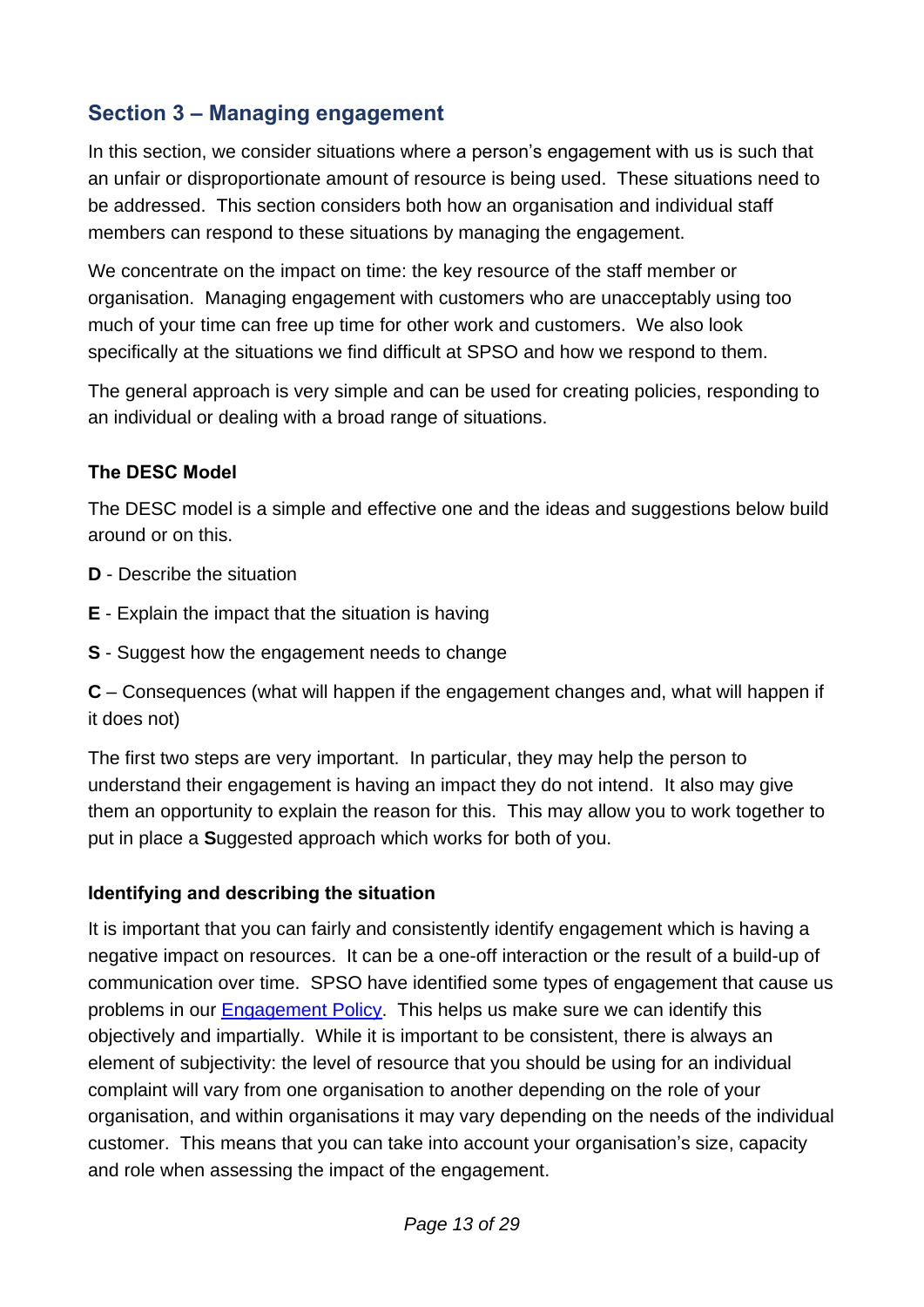You should also think about the individual and why they may require more of your time. Remember, not all disability is open, some can be hidden. Someone may genuinely need more time and, as referred to in the governance section of this guidance, organisations must always take into account their commitment and responsibilities to equality.

You should always be able to **D**escribe the specific issue and **E**xplain why that is a problem in an individual case; but it can be helpful to also think through as an organisation what engagement, in general, causes you problems and why. This can allow you to preempt some problems.

#### <span id="page-15-0"></span>**The benefits of pre-emptive action – supporting positive engagement**

Our revised approach to engagement includes a shift on emphasis to supporting positive engagement. This guide is not focused on that aspect of the revised approach which goes much further than managing difficult interactions. Yet even within this narrower focus, there are steps that can be taken. For example, ensuring the public receive timely and good information about what they can expect from the complaint process can reduce the number of people who are contacting you because they are confused about what is happening or unsure what to do next.

The way you provide information, and when, will depend on your customers. This information has to be useful **for them at the time they receive it**. The complaints you have already received and your experiences of situations which became difficult are a good resource for this. You can use them to identify any repeated problems, pre-empt repeated questions by providing answers upfront.

It will not work in all cases but you can help reduce some problems by letting people know:

- the timescales you work to
- what you expect from people who approach you
- what you can and cannot do.

#### <span id="page-15-1"></span>**DESC in action**

We will look at an example based on SPSO's Engagement Policy to show how the DESC model can work in practice. This is a situation where the level of contact with an individual is using a disproportionate amount of resource.

#### **Describing and Explaining the problem**

There are a few aspects to this:

#### *Describing*

- identify what you would normally expect
- identify the level you are experiencing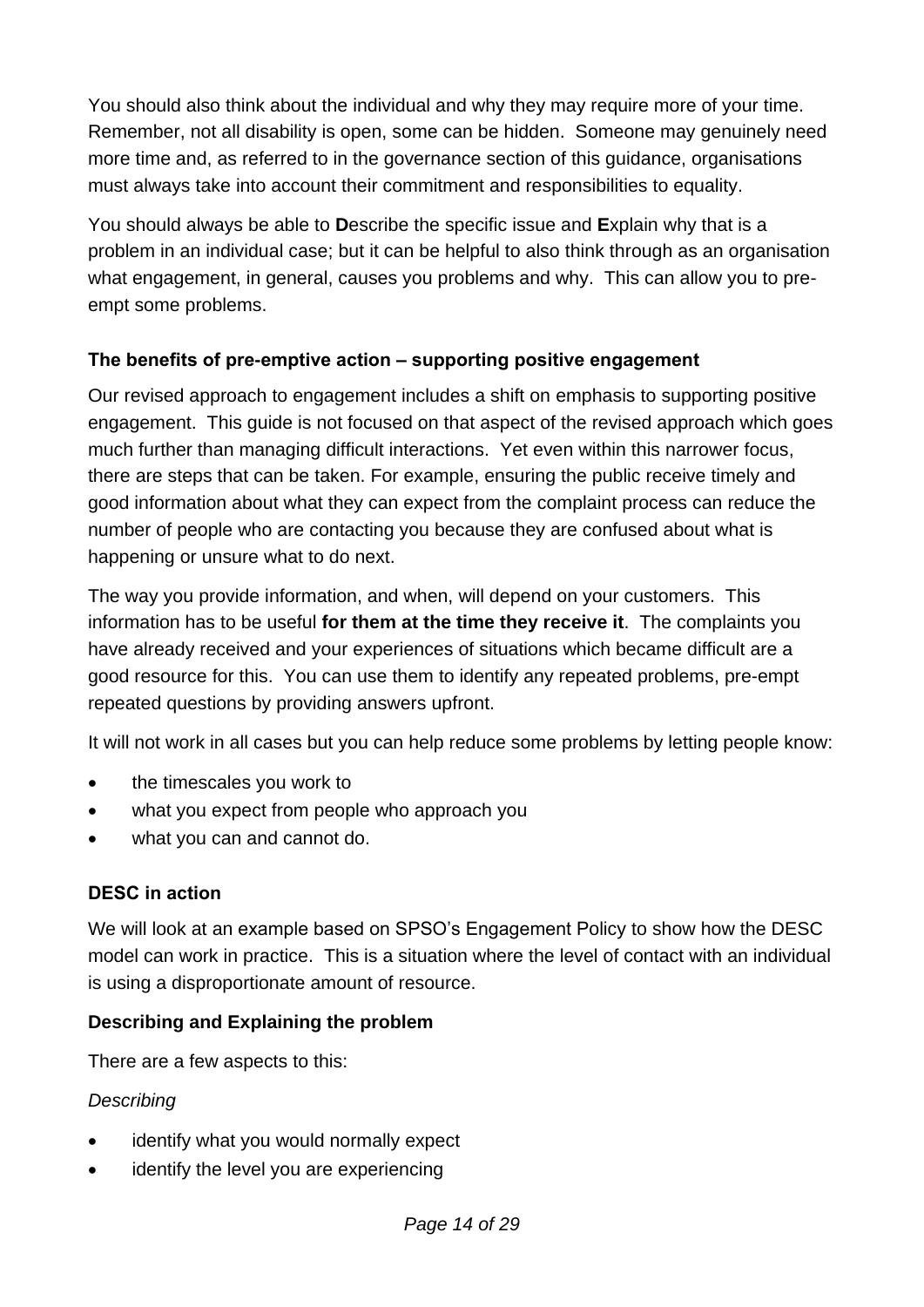ensure you have considered whether there are additional needs which mean additional support is reasonable

#### *Explaining*

- What: be clear why this is a problem, explain the impact (this may not be clear)
- When: act early before it becomes an established pattern

Let's look at this in more detail.

#### *Identify what you would normally expect*

The first step is to identify clearly what level of interaction you would normally expect (this may be part of the pre-emptive approach above). This is useful because it gives you a framework to work from when you are considering whether a particular situation is problematic.

The level of contact you have with an individual will depend on the service you are providing. This may vary and you may find that while it is appropriate for the person to have very regular contact about the direct service (particularly in a health care setting), they may well have less contact with the person handling their complaint.

You should be mindful that there is a difference between what is normal and the maximum you allow. For example:

- some individuals will exceed the average without this being a problem their complaint may be more complicated and the extra contact may be useful
- some people will have specific communication needs which you have to take into account and that may take more time
- some complaints are more sensitive
- some people find the process very difficult and may need more support

The person handling the complaint may feel that, while the resource being used is more than usual, in this case it is not unreasonable for a number of reasons. It may be helpful to note this on file so that anyone else dealing with the complaint does not take action to limit the level of contact without considering those reasons.

#### *Identify what would be a problem*

Once you know what you would expect, and why, you are in a better position to understand what levels of contact will cause you problems to the extent that you need to take action. Again this can reflect your role and your organisation's capacity. The key point is to consider what level affects your resources.

 $\Box$  Be aware of your personal trigger points, if someone who acts in a way that you find annoying or irritating you may be more likely than a colleague to identify their behaviour as unacceptable. You need to have a neutral way of identifying what is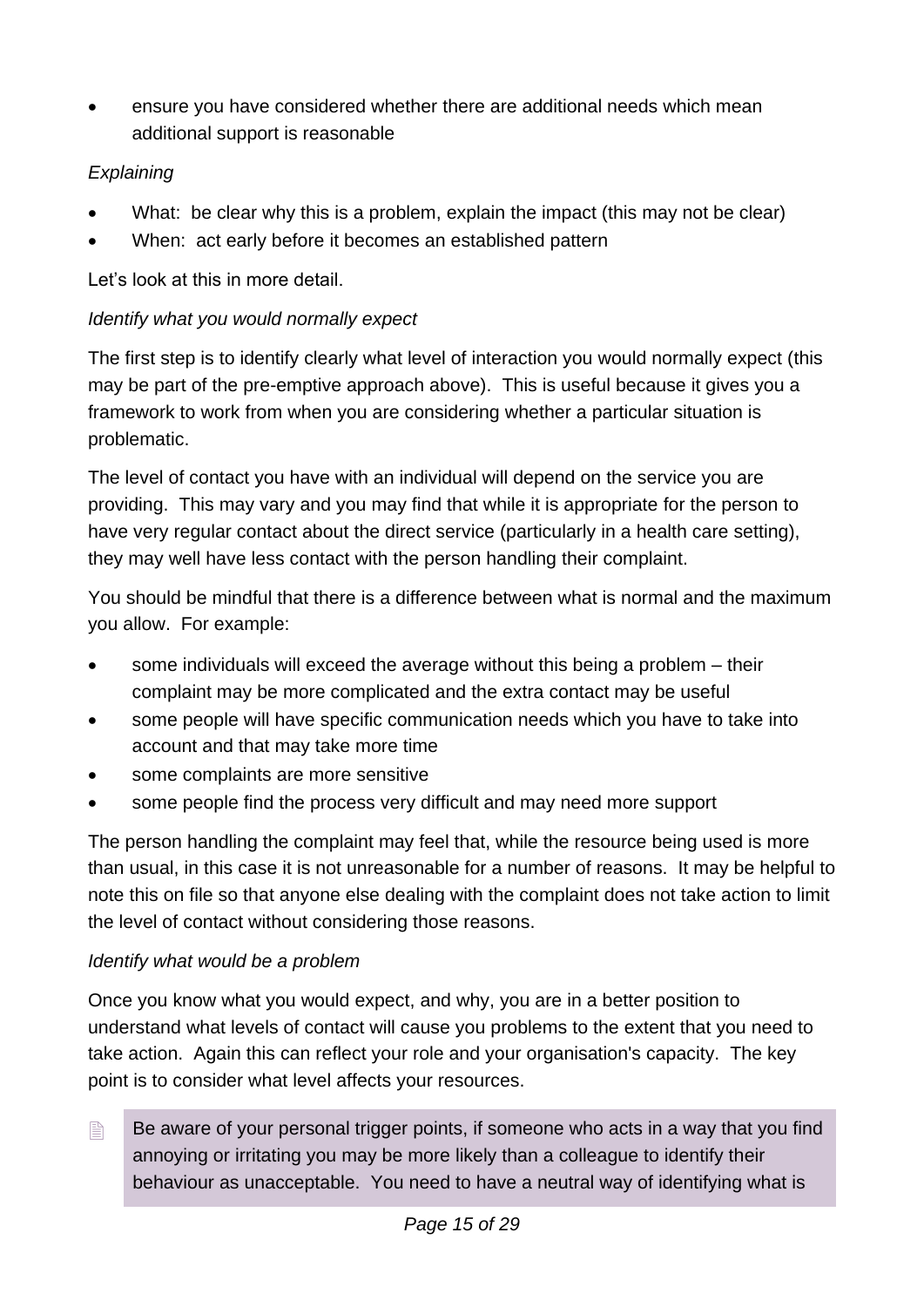problematic. At SPSO, to ensure consistency and support for staff, we have developed an [Engagement Policy](https://www.spso.org.uk/engagement-policy) that sets out what kinds of engagement we might need to manage, and how. This is available to both staff and our customers.

As part of this process, organisations should consider how staff can share or identify problems early. For example: Can you quickly identify if someone is raising the same concern through multiple entry points? Or using up a lot of time of two or more colleagues and the effect is cumulative rather than only on one member of staff?

This is how we let people know in our policy what would cause us a problem:

Sometimes the volume and duration of contact made to our office causes problems. This can occur over a short period, for example, a number of calls in one day or one hour. It may occur over the life-span of a complaint when someone repeatedly makes long telephone calls to us or inundates us with information that has been sent already or that is irrelevant to the service we are providing or sends repeated emails raising the same or similar issues.

We consider that the level of contact has become unacceptable when the amount of time spent on the telephone, or responding to, reviewing and filing emails or written correspondence or managing the contact impacts on our ability to provide a service to that person or organisation, or to provide a service to others.

#### *Do not delay*

It is important that the type of engagement does not become established. It can feel very unfair to an individual who has been allowed to act in a way for some time to then be told that this is unacceptable and contact will be controlled. They can quite rightly feel aggrieved that this was not raised with them sooner or that no one explained this to them. They may feel that the reason you are now labelling the engagement unacceptable is not the engagement but some other reason. It becomes very difficult at this point to find any way to rebuild the relationship.

#### <span id="page-17-0"></span>**Putting it into practice**

#### *Acting before it becomes a real problem*

*Page 16 of 29* Once you are clear what will be unacceptable, you can spot early signs of this developing. This allows you to address the situation before it becomes unacceptable. The advantage of raising the issue early is that you can do so in a more exploratory, neutral fashion. You can ask why the engagement is occurring in that way, and this may well help you to solve the problem together with the customer. You should record that you have raised the issue.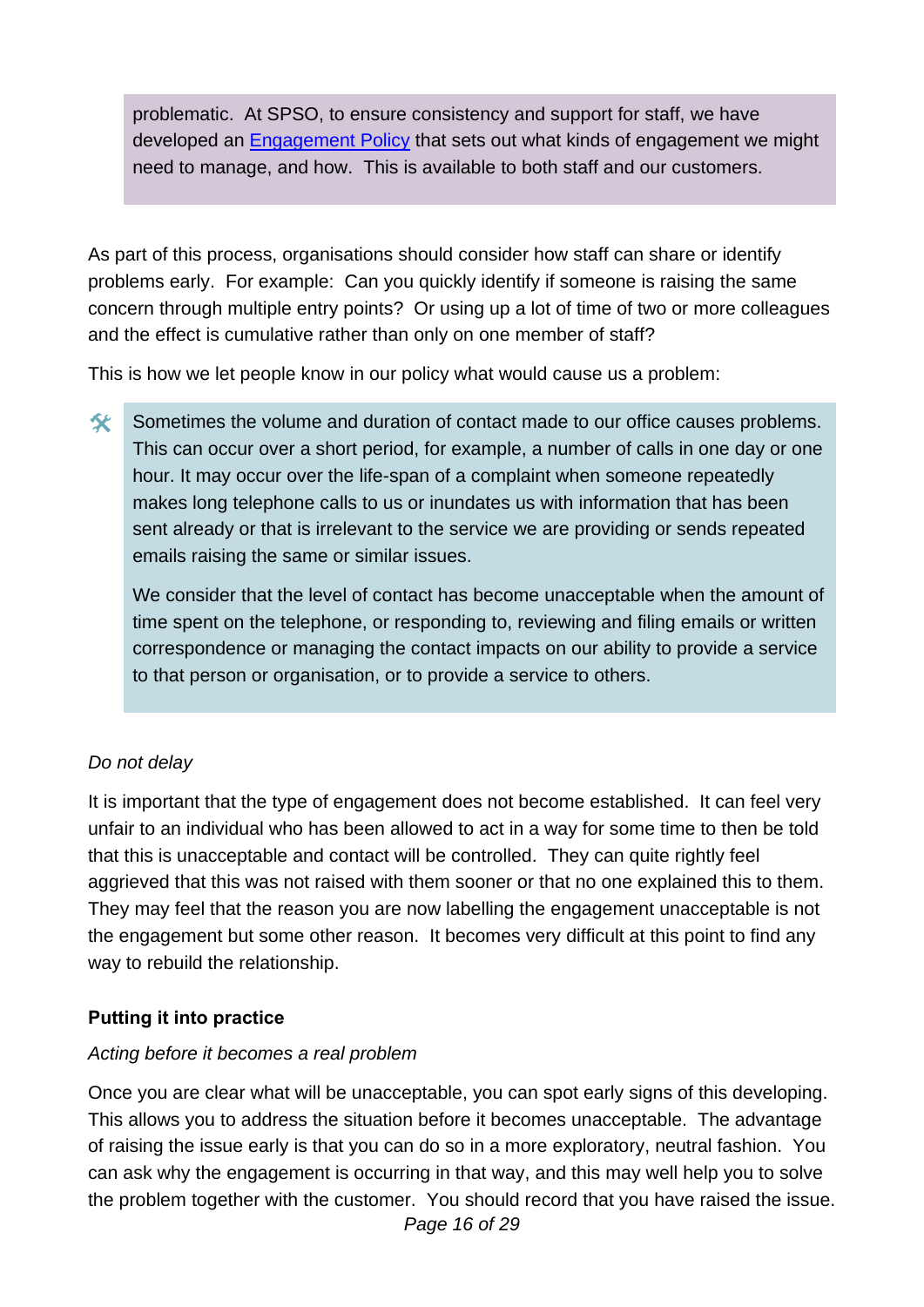If you come to an agreement with the customer, you may want this in writing, to let the customer know you will honour this or to record any undertakings they have made.

#### *When the situation has become unsustainable*

If this early contact does not work or is inappropriate because the specific situation has already become unacceptable, you need to make it clear why the engagement is a problem and make a specific request that it change using the DESC model.

This can be done by telephone, in person or in writing. If in oral communication, you should follow this up in writing to make sure the individual understands the next steps. You need to identify the specific, particular issue and impact of the current situation. You should try to do this in a neutral way, focusing on the situation, rather than the person or their actions. Use 'we' or 'I' rather than 'you'. The goal is to refocus the engagement in a more productive way and to rebuild the relationship, where possible. While you can refer to the organisation's policy on managing engagement, it is often unnecessary to do this (and can escalate the situation unnecessarily).

It is important that you do not deliver the message that the engagement needs to change more than once, or at most twice, before acting on the consequences you have set out. Otherwise your customer will think you are not telling the truth and that the situation is not having an unsustainable impact. This means they are likely to feel you are acting unfairly and for reasons of personal preference if you do subsequently need to put restrictions in place.

#### *Consequences*

In some situations you may need to put in steps to manage the interaction. When deciding what restriction is needed you should link this closely to the problem. For example, if someone is contacting you through lots of routes and that is causing you problems, you could restrict their contact to one point of contact. If someone is calling or emailing too often, you may restrict a method of contact. In some cases, you may combine these, for example by insisting on one point of contact and only in writing, or one point of contact and by telephone.

You should always aim to put in place the least possible restriction to manage the engagement. You will also need to explain in writing what you are doing and why, and let the person know how they can challenge your decision to do so.

#### <span id="page-18-0"></span>**Managing access to the complaint procedure**

In some rare cases, it may be proportionate to manage or restrict a person's access to the complaint procedure for a time. This should be a last resort, and the organisation should be careful to balance the person's right of access to the complaint procedure with the impact on the organisation.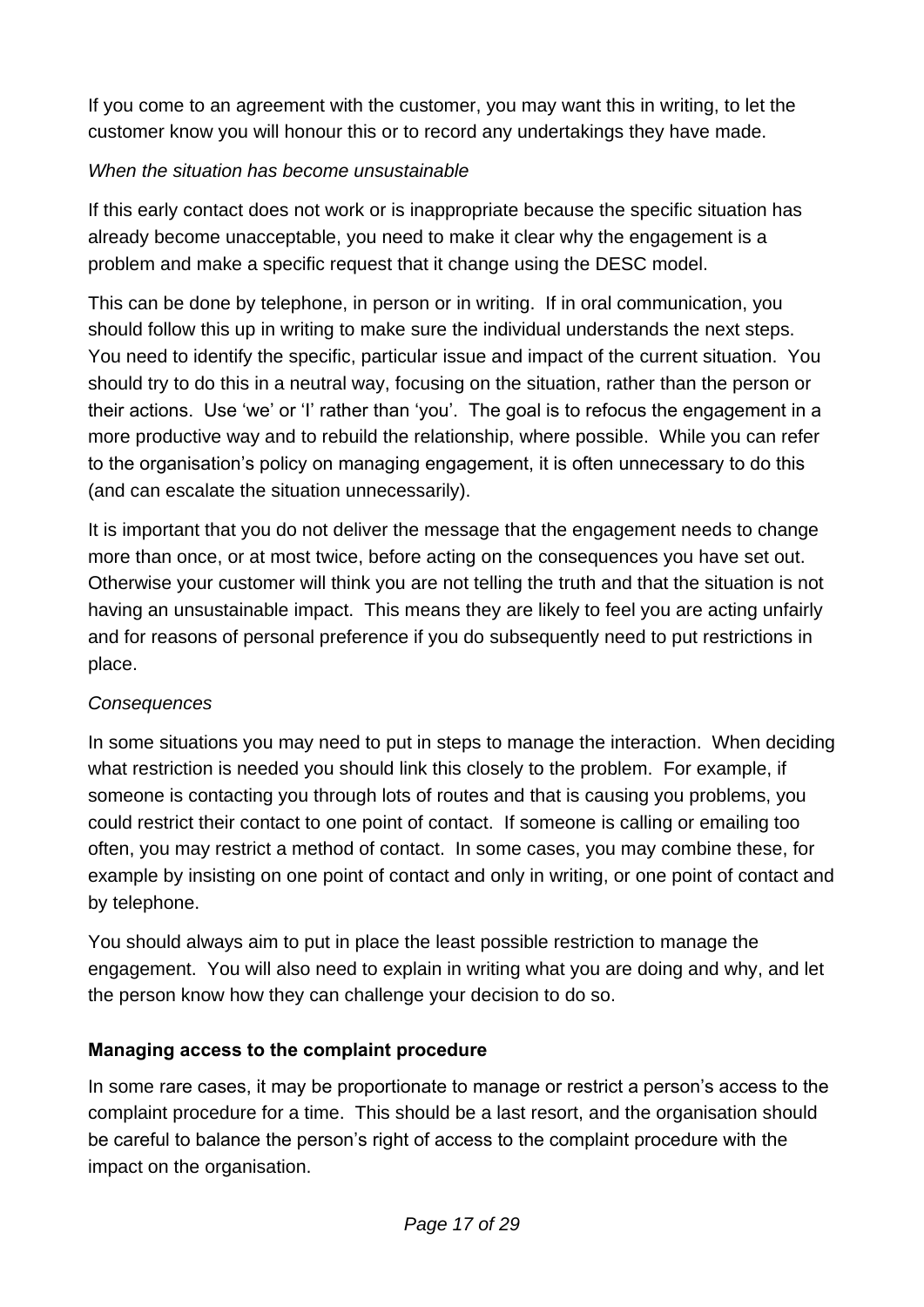#### **Describe and explain**

In this case, we set out in our policy very clearly why we may need to manage this situation. Individuals with complaints about SPSO or a public service provider have the right to pursue their concerns through a range of means. They also have the right to complain more than once about an organisation with which they have a continuing relationship, if subsequent incidents occur. However, this contact becomes unreasonable when the effect of the repeated complaints is to harass, or to prevent an organisation from pursuing a legitimate aim or implementing a legitimate decision. We consider access to a complaints system to be important and it will only be in exceptional circumstances that we would consider such repeated use is unacceptable – but we reserve the right to do so in those exceptional cases.

#### **Describing exceptional**

This again has to be linked back to the specific resources available. An example of when we may consider this is when an individual was using the complaints procedure in response to every contact and while these were new, they were trivial complaints.

It is important to identify whether the complaints look new but are an attempt to reopen a decision that has been made by either reframing or seeking to prevent the work needed to implement the decision. In such cases, the person is being **persistent** and we would not restrict their access to the complaints procedure overall, as that problem can be dealt with more simply in another way (see the section on 'Persistence'). An example of this is a person who disagrees with the decision to involve a social worker in some aspect of their lives, and makes a new complaint about the way they were treated every time they come into contact with the social worker.

#### **Putting it in practice**

Before considering using this very strong strategy, staff should prepare a report that itemises all the complaints received over a reasonable period and the topics and outcomes. This is to ensure you are taking an objective view of the position. We would aim to give the person a clear chance to manage this themselves by letting them know the consequences of continuing to complain about certain issues. Only if the situation continues would we move to this restriction. You do need to communicate in an appropriate way but this decision will always require confirmation in writing to ensure the person has a record.

The complaints process is an important safeguard and this is why this decision does need the highest possible sign-off.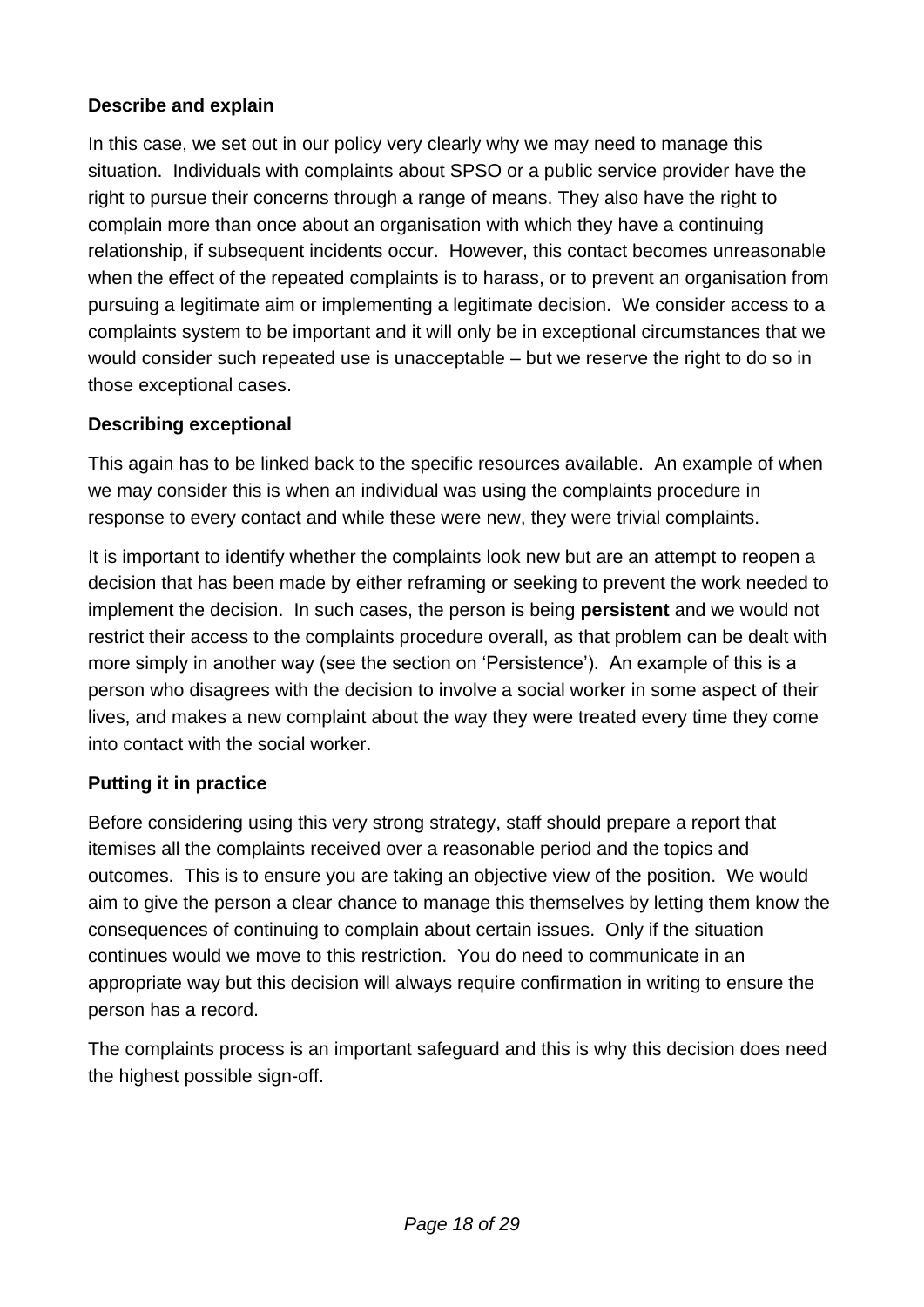## <span id="page-20-0"></span>**Section 4 - Persistence**

#### <span id="page-20-1"></span>**The problem of persistence**

Persistence may be a virtue for someone who has been let down by a public service. There are well-documented instances where significant public injustices were only highlighted and understood as a result of the persistence of a small group of individuals.

Yet unreasonable persistence is often seen as a significant problem in the complaints process. Organisations tell us they are finding it difficult to deal with. They are unsure what to do when someone has completed the complaints process but continues to:

- correspond on the same point
- repeatedly try to raise the same issue using new arguments or claims they have new information and is supplying copious documents
- pursue completed complaints by approaching elected representatives
- use more than one route to raise the same issue.

We have also been told they are unsure what to do when a person constantly questions the action and decisions of the body, but refuses to enter the formal complaints process and insists they are simply seeking clarification.

When we speak to organisations about this, they usually see it as a problem created by the individual. However:

■ The decision of an individual to disagree with you is legitimate, as is their decision to refer matters to elected representatives, or to pursue their disagreement by approaching external organisations and agencies. The use of their own energy and resource to continue to pursue an issue important to them is a matter purely for that individual.

This means it is not appropriate to use a policy to manage engagement when the only issue is that an individual is persistent.

**BUT** 

- you are responsible for the resource and time your organisation puts into dealing with the individual; and
- if you have reached a final decision, you do not need to continue to explain that decision (and it may be unhelpful both to the organisation and to the individual to continue to try to do so).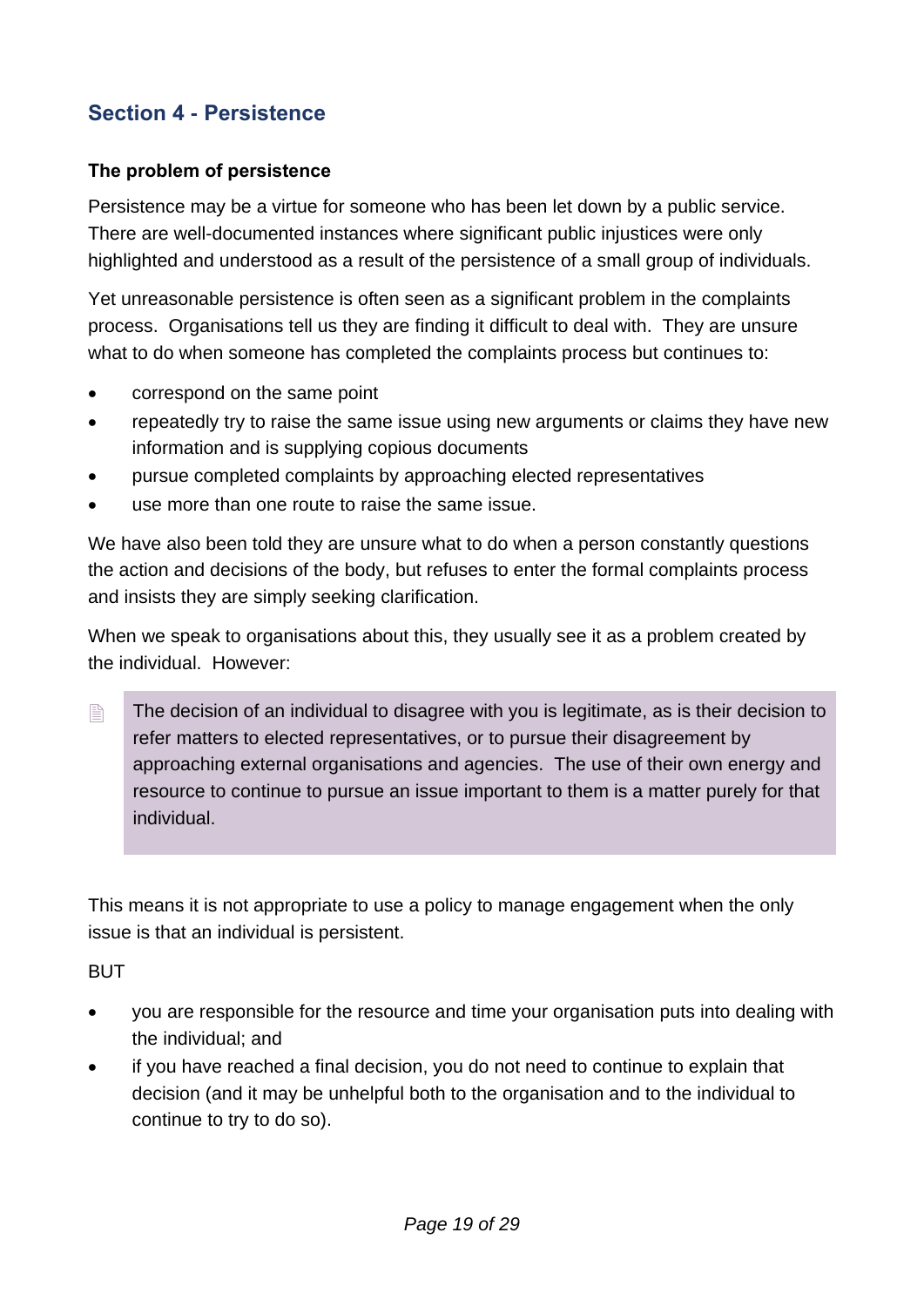**EXECTE:** You cannot prevent people disagreeing with you. You can and should prevent situations where unhelpful, circular correspondence occurs where you both restate the position in different ways meaning both you and the complainant get stuck.

#### <span id="page-21-0"></span>**Preventing the problem in the first place**

There are steps which can be taken to help prevent people getting stuck in loops of contact and response which do not take the matter forward. You will see that most of these are also simply good complaints handling techniques.

The first of these is keeping the complaints process simple and ensuring it operates well.

 $\mathbb{B}$  If someone finds it difficult to access a process or make a complaint, you have already used their resources without any benefit to them.

If the answer to the complaint is no, it does not help to say this to someone three times at three different levels of management before they can ask an external organisation to look at the complaint.

The [MCHP](https://www.spso.org.uk/the-model-complaints-handling-procedures) limits the amount of times an individual needs to raise concerns before they can take those concerns to an independent external body. This helps them to move their complaint forwards.

Make sure you have a clear understanding of the complaint at the start of the process. A conversation where you talk through the complaint and agree what is important to that person and what you are looking at will help to avoid the situation where someone has to repeatedly complain because they don't feel you are getting the point.

It is also important at this stage to make it clear what you can and cannot achieve for that person. If they have unrealistic expectations or are unsure themselves what outcome they want, they are unlikely to be happy with any outcome.

#### <span id="page-21-1"></span>**Clarity in the decision**

A clear, direct and personalised answer can either help someone accept your decision or help them to identify where to focus their energy next if they remain unhappy. It makes it easier for both the organisation and the person to understand where any outstanding disagreement exists. The decision should make clear what evidence you have used, and what you have done to investigate their complaint. This may allow them to disagree with your decision while accepting the process was fair. This is particularly important if you need to have an ongoing relationship with the individual.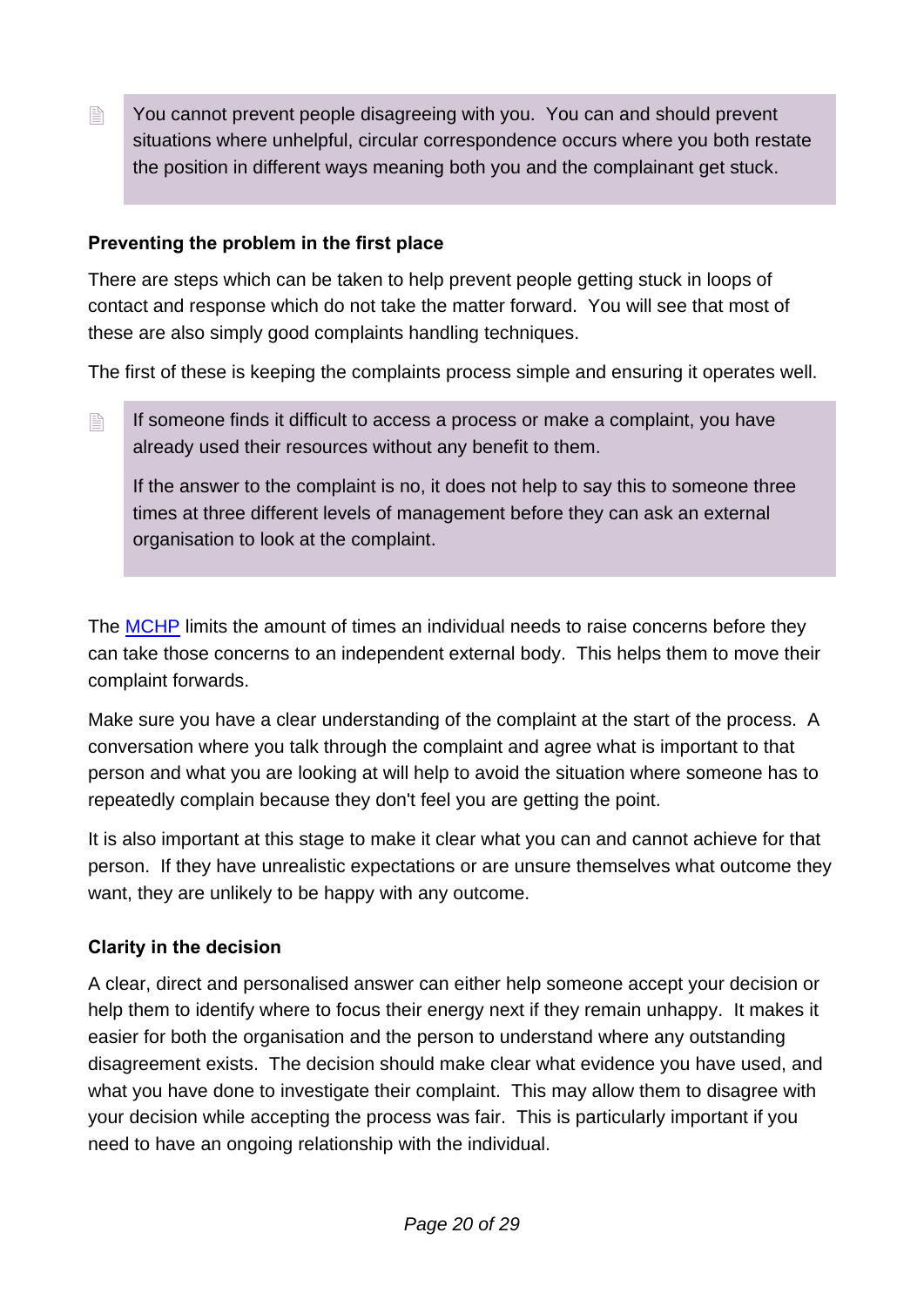#### <span id="page-22-0"></span>**How to say no**

Organisations often avoid being clear when they have to say 'no', for fear the person may be disappointed. This can lead to confusion and generate further contact. If the answer is 'no', being clear and letting the complainant know sooner rather than later can help. It can be a good idea to call someone before they receive the written response. You can defer detailed questions until they have had a time to absorb the document but this forewarning can help them to actually absorb the information in the letter better, as they will have had a gap to deal with the disappointment. This means subsequent questions may be better framed and you can provide a better response. This can help you to focus on any genuine outstanding issues rather than getting stuck in a loop.

#### $\mathcal{F}$  If you feel nervous about this consider using language like:

"I wanted to call to let you know I have reached my decision. Having spoken to you at the start of the process, I know you will find it disappointing.

I know you will have a lot of questions, I can give you a general idea of the reasons behind the decision but to be fair to you I would ask you to take your time to read through the letter and I will be happy to answer any more detailed questions then."

It is not possible to ensure that everyone who complains will agree with your decision. If you communicate well and are transparent, they are more likely to accept they have been treated fairly, even if they still disagree.

#### <span id="page-22-1"></span>**What to do if you are dealing with someone who is being persistent**

If someone disagrees with an organisation at the end of the process, there is no need to continue interaction unless there is some clearly defined benefit.

You may provide additional explanation or answer questions, but be sure that it is clarification that is being sought. If a person seeks clarification more than once, consider whether it is actually an attempt to reopen the complaints process.

It is appropriate to change the decision if the person has new evidence or a clear indication you have made an error – clarity in your decision will help you and the complainant to focus on this. However, if you are in contact more than two or three times after the process has concluded, and no change has been made to the decision, it is probably time to end the contact on that point.

Disagreement with your decision is not a 'problem situation' and you do not need to label it as unacceptable. You simply need to clearly refer the individual to the next stage in the process if there is one (most organisations have an independent body they can refer the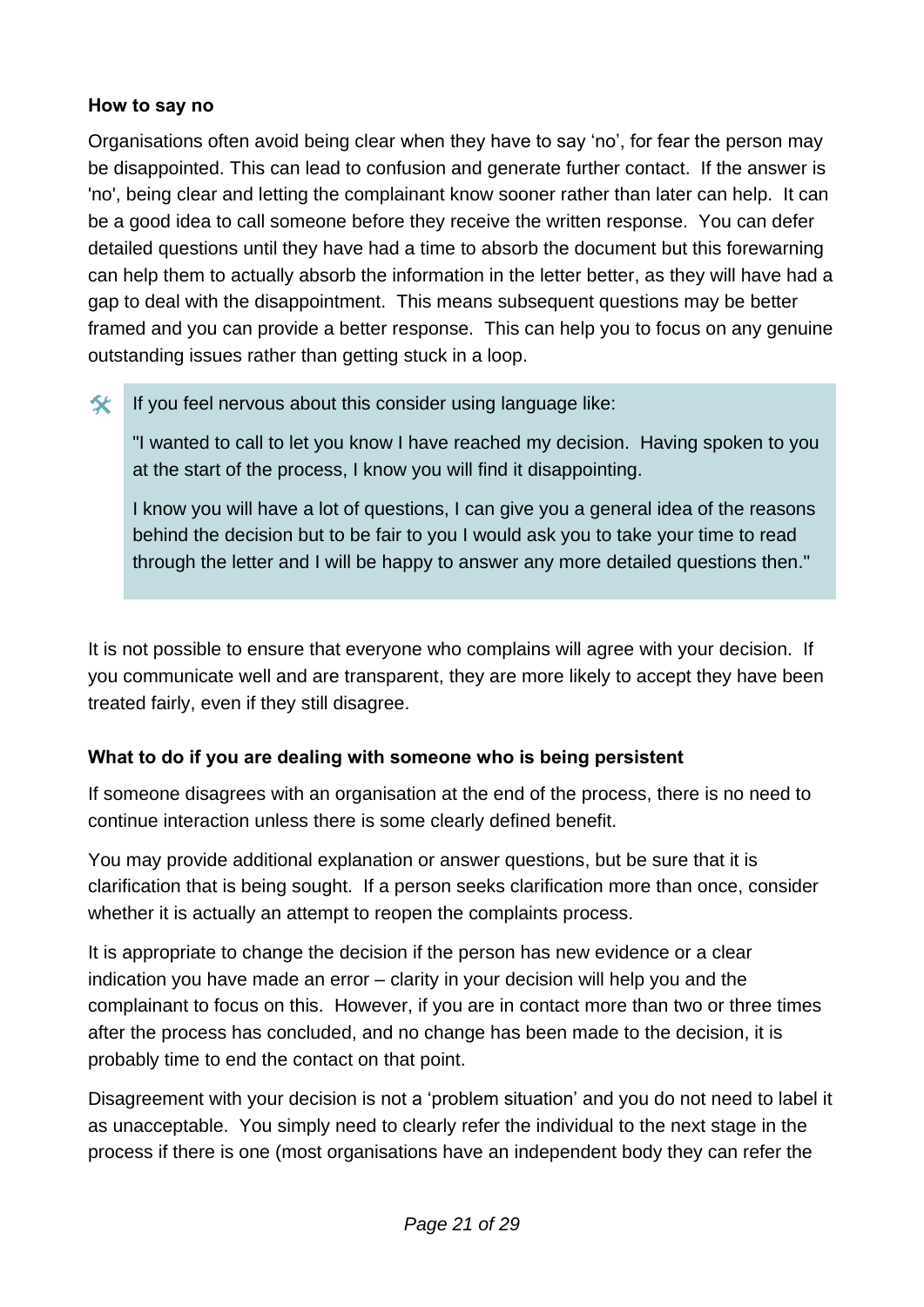complaint to) and let the person know you will not respond on that point again. At this point, if you have said you will not respond, you need to ensure that occurs.

#### <span id="page-23-0"></span>**Make sure that you have identified the correct problem**

The decision to engage once a process is concluded is completely within the discretion of the organisation and they can simply choose not to do so or to do so. Under the [MCHP,](https://www.spso.org.uk/the-model-complaints-handling-procedures) organisations must refer a person to the SPSO at the end of stage 2; further engagement with the person cannot be used to defer SPSO's involvement.

Often persistence is confused with other issues – an individual who is contacting a body too often or in an aggressive way. It is important to make sure you have identified what the problem is and respond to the specific action that is causing the problem. It is important to remember it is the engagement and the impact on your resource you need to deal with, and not the disagreement itself. It is good if people can agree with you, but everyone has the right to their own views.

#### <span id="page-23-1"></span>**Putting it into practice**

Some examples of specific situations and strategies are below.

A person is repeatedly asking questions or for more information but is refusing to enter the complaints process

You can use variations on the strategy for someone who is contacting you too much. You may need to make it clear you have done all you can and if they will not engage with the complaints process, you will no longer respond to questions about this. Remember they do still have their right to make FOI/ Data access requests – this can only apply to requests for comment or further clarification.

The person has asked an elected representative to make the same complaint on their behalf

You simply restate the decision you have already made to the elected representative and let them know you have informed the person of their rights to take this further. It is appropriate for a representative to support a person in making a complaint. However, once the decision has been made and unless the representative has new evidence or information, there is no reason to change your decision simply because someone is writing on their behalf.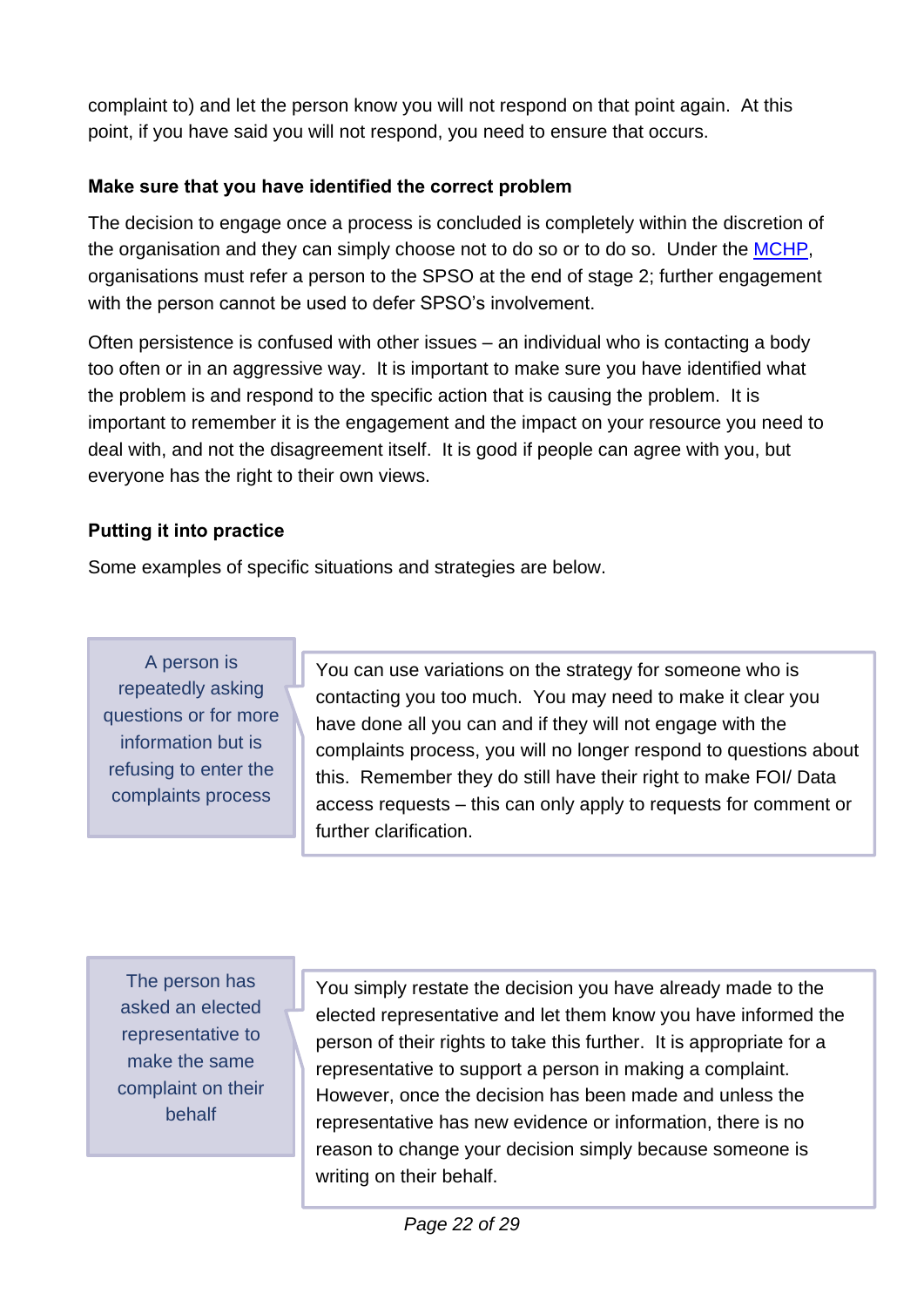The person has been contacting lots of different colleagues

My colleagues know I am dealing with your complaint and will refer to me to answer your questions. Can we agree if you have concerns you will contact me direct? If I am not here you can leave a message for me.

[If you are not receiving agreement you should add]

I don't want to have to restrict our contact so I would like to reach an agreement with you about contact. [If not achieved] I am sorry we are unable to agree today about this. I would like to give you some time to think about this a bit more and I will write to you explaining why I am concerned.

The person has completed the process but is now contacting different agencies to pursue their concerns. This may lead to multiple contacts from those agencies

It is appropriate to discuss the outcome with someone or to provide some clarification. You should not normally expect to have to do so more than once or twice. If you have done this, you should remind the person that the letter has informed them of their right to approach an independent body.

You may want to use variations of the following.

I hope this additional clarification is helpful. Our consideration of your complaint is now at an end and will not be reviewed by us further. We have told you of your right to approach the SPSO and I include their contact details.

Thank you for your letter. Your disagreement with our decision has been noted on file. Having done so, I have to explain that our consideration of your complaint is now at an end and this complaint will not be reviewed by us further. [referral to us or other body]

Thank you for your letter. I appreciate you remain disappointed with our decision. As you know, our consideration of your complaint is now at an end. We will be happy to consider any new complaints but will not consider this complaint again (in some cases it may help to detail exactly what that complaint is). In line with our normal procedures, if you write to us again on this matter, we will file your correspondence but will not acknowledge nor respond [or will simply respond with an acknowledgement]. This is because it is not helpful to let you think we will review this again.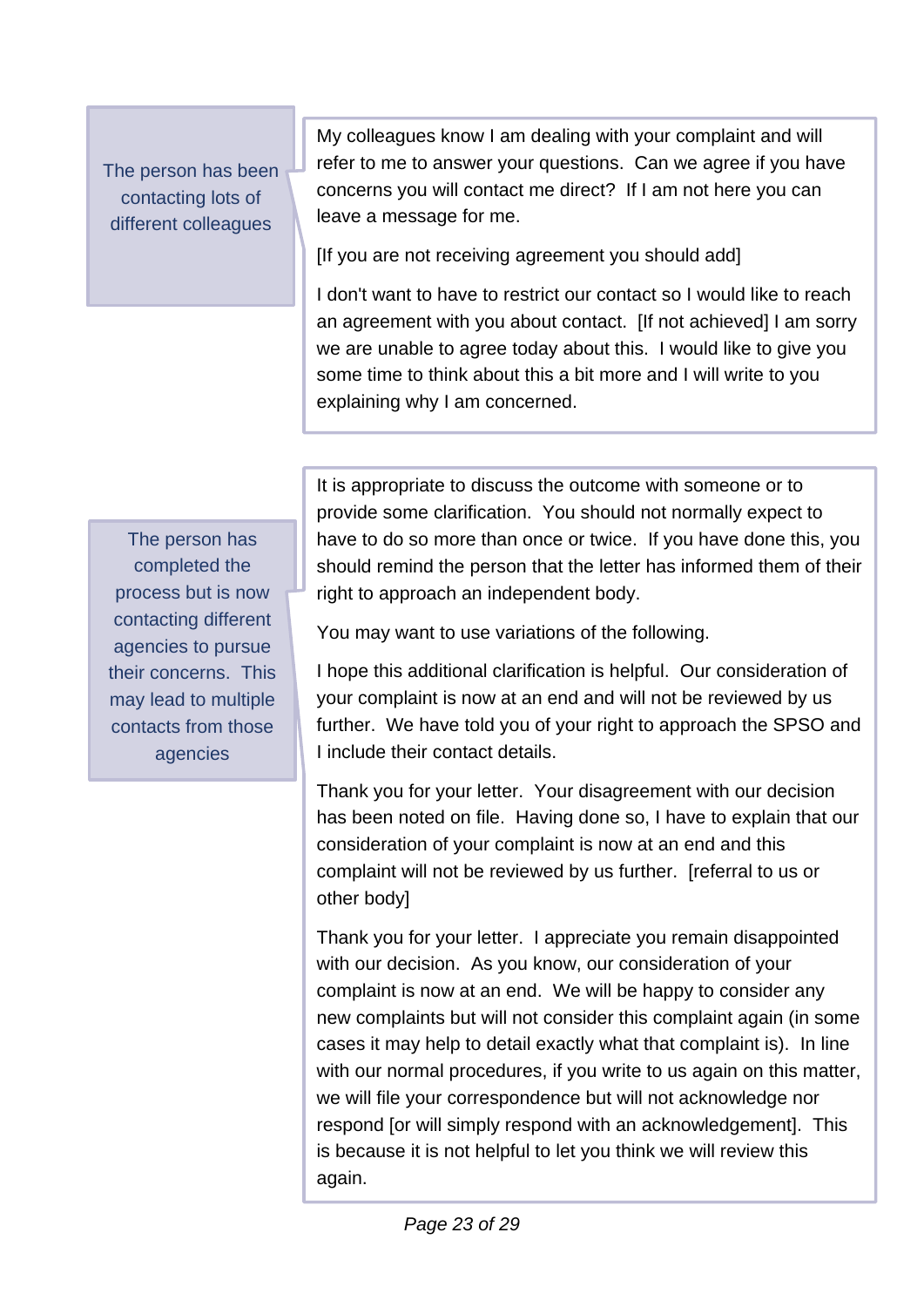The person has completed the complaints process but is unhappy and wants to raise the same issue with you again

You may have to respond to a number of different agencies – you need to make sure that your response is co-ordinated and that whatever route is used, your response is consistent. This would include consistently changed, if you do identify a problem as a result of external contact.

The person insists you need to consider new arguments or new evidence

The first time or the second time this happens, you should have a look to see if this is new and significant. It is not enough that this is new, it needs to make you feel your original decision has been undermined by this.

#### <span id="page-25-0"></span>**Related issues**

Organisations sometimes find it difficult to manage situations where a person uses multiple agencies or representatives to pursue a complaint.

You should always remember that it is we (as civic society) who have set up all of these systems, and individuals may be being signposted to several different organisations – for example 'we can deal with issue A but can't deal with issue B, that is the responsibility of C'.

Individuals do have the right to enlist the help of elected representatives.

In itself, there is no need to change the decision or undertake a new investigation because a new representative or organisation is involved. Good complaints handling should mean you can provide evidence of the investigation you have already undertaken.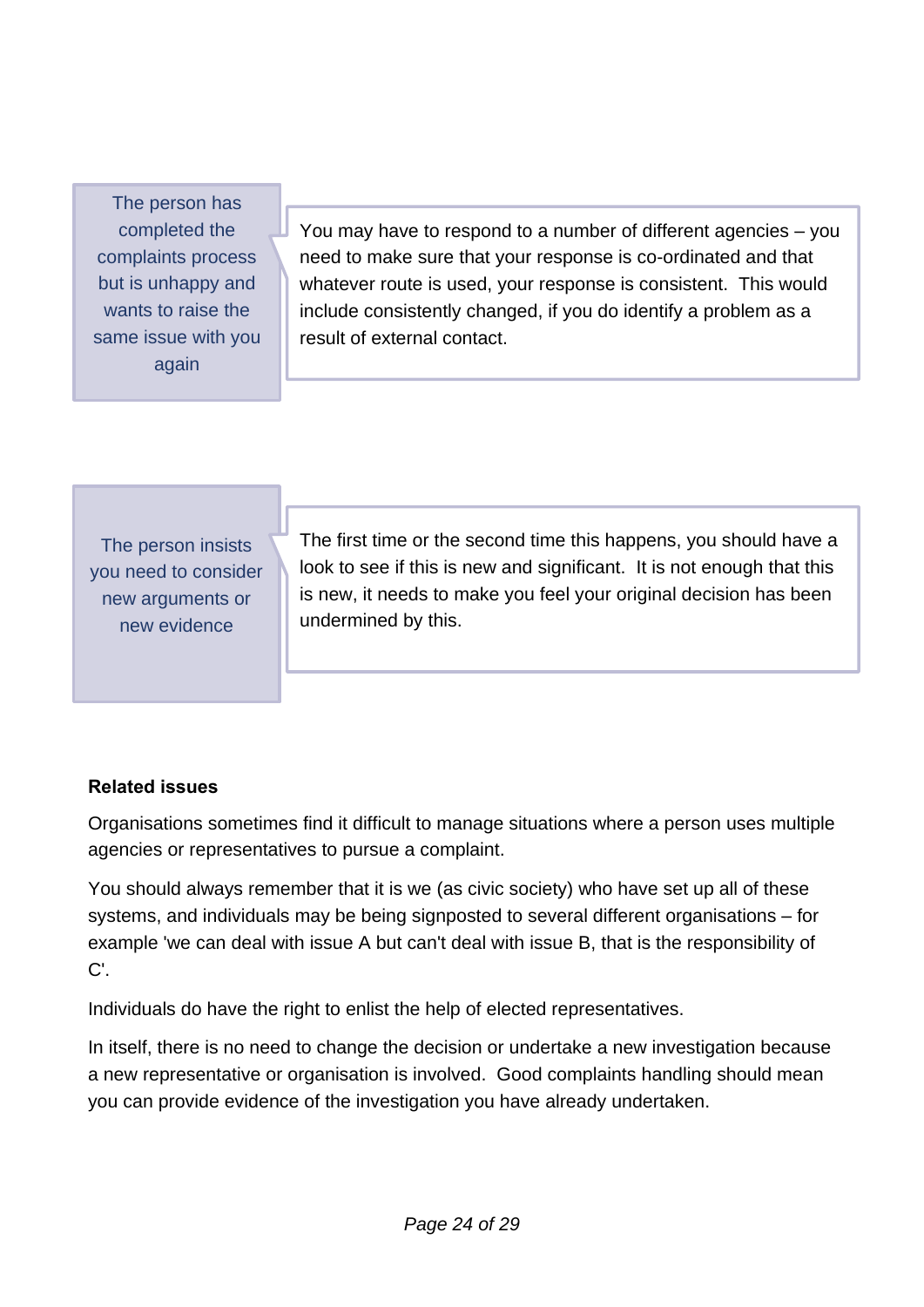#### <span id="page-26-0"></span>**The enquiry that is really a complaint**

Individuals can genuinely be concerned about the personal impact of complaining. Reassurance that there will be no negative impact may help.

Ultimately if the individual does not wish to engage with the complaints process, and advice and information has been given, the organisation will need to consider what additional benefit there may be from continuing to correspond. They should take into account the need to ensure fair and proportionate use of their own resources when they do so.

In some cases, it may be appropriate to refuse to deal with the issue any other way if the organisation has already attempted to deal with it as an enquiry and this has not resolved the matter. Organisations do need to let people know if they do not engage with the complaints process they may be losing certain rights. Complaints can normally only be brought to us within certain timescales. The MCHP also includes a time limit of six months for initially bringing a complaint.

#### <span id="page-26-1"></span>**Persistence and the special case of policy decisions**

This section has only addressed the issue of persistence in the context of a complaints process. This is a process with a clearly defined entry and exit point and almost all organisations in Scotland will also be able to signpost an individual to the next, external, stage if they remain unhappy.

Individuals and groups who don't wish to complain about an individual decision or situation, but to campaign to change policy are in a different position. There is still a need to ensure fair and proportionate use of resource and engagement policies can be used to manage levels of contact. However, the decision not to engage with campaigners (whether individuals or groups) is ultimately a matter of judgement.

Staff in organisations need to be able to identify the difference between someone complaining and someone seeking to engage politically. It can be difficult to make the distinction, as some people identify they wish to change a law or policy following an unsuccessful complaint where they discover the law and policy behind the decision. It is important to keep complaints and the political process separate. Again, clarity in your letter with the decision can help individuals and groups be clearer themselves about what next steps they wish to take. It may also be helpful to check what they are trying to achieve in their contact.

When it is clear that individuals and groups are seeking to influence law and policy and are now campaigning, rather than complaining, it is appropriate to signpost them to political routes. For example, you can inform them how to contact elected representatives who may be in a position to make the changes they wish. It is a question for those elected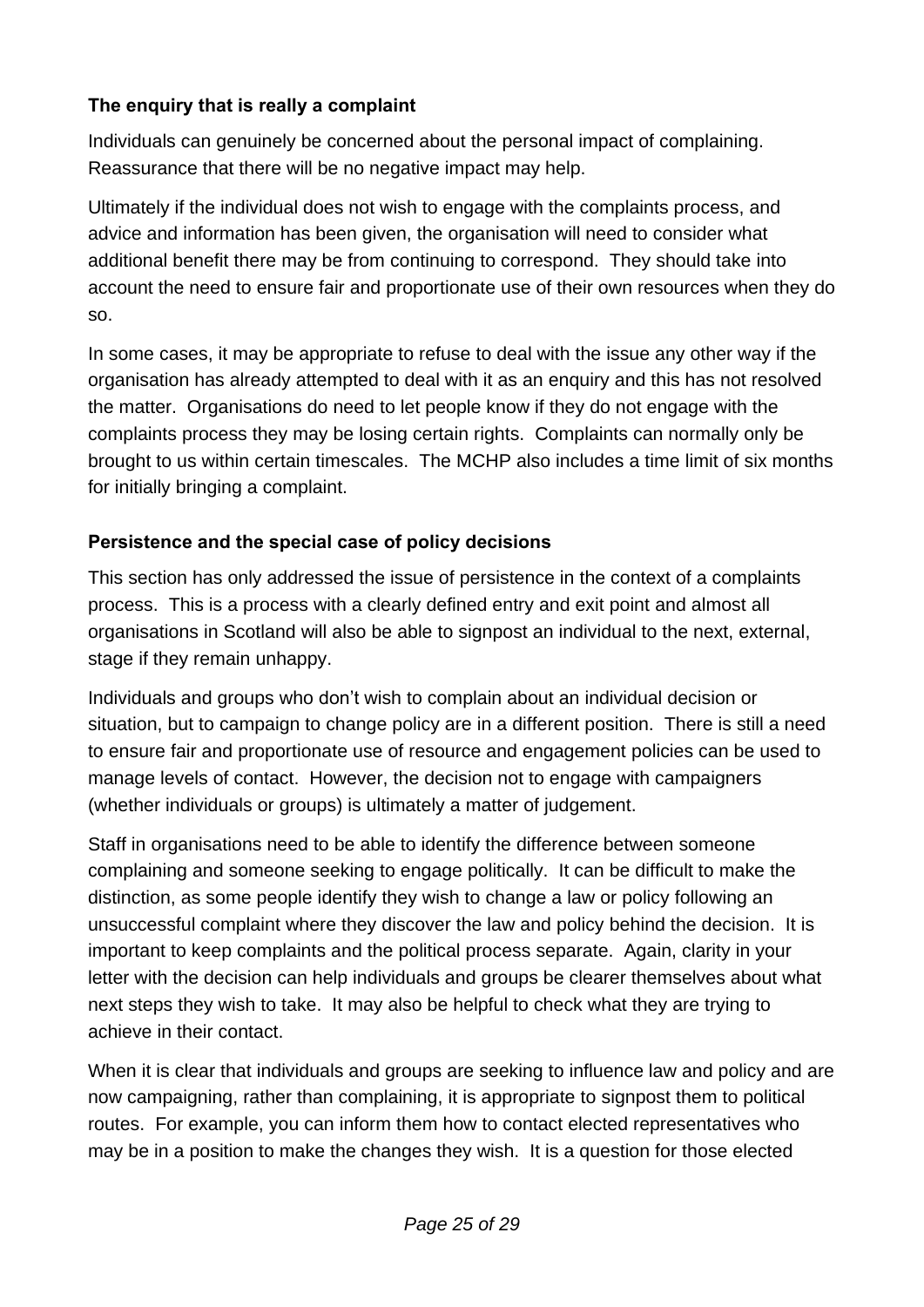representatives alone to decide how much time they wish to put into engaging with such individuals and groups.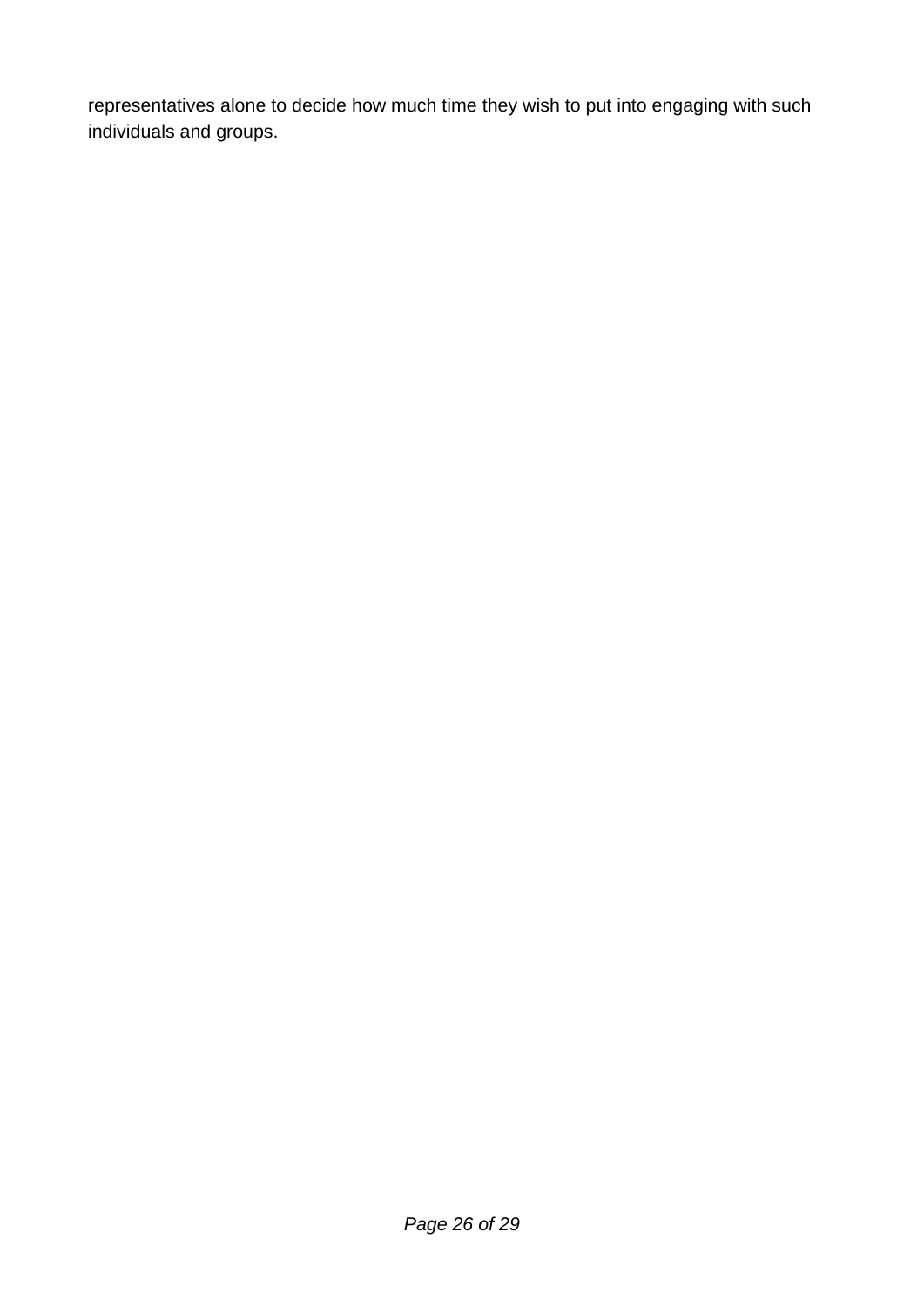### <span id="page-28-0"></span>**Section 5 - Zero tolerance**

There are situations which it is not possible or appropriate to tolerate in a work setting. It is important to be able to identify these. These can occur both at the start of contact and when contact with someone has been going well for some time.

#### $\hat{\mathbf{x}}$  The dangerous situation

If you feel you, or others, are at immediate risk, you need to take quick and decisive action.

There are skills which can help you de-escalate situations and may be helpful in emergencies when you feel someone's behaviour is becoming dangerous to you or others. One example is the three D's which encourage you to Divert, Deflect, Distract.

This may allow you time and space to move to safety, to get help, or to help the person themselves calm down. If you do have to do this, the incident should always be logged in case this is a pattern of behaviour you need to deal with. You should always de-brief with a manager or appropriate senior colleague after any significant incident.

#### <span id="page-28-1"></span>**Identifying situations you should never tolerate**

There is a wide range of types of language and actions which you need to consider when deciding whether a person's engagement has fallen into the 'zero tolerance' category.

Physical violence is the most obvious example and will always fall under this category. But threats of violence are also unacceptable. Threats to others remain unacceptable, even if it is not aimed at your organisation.

For staff it is important that they know and understand that if they feel threatened, and at risk, they do not need to maintain the contact simply because a specific direct threat has not been made.

Abusive or degrading language is also unacceptable and is the most common type of unacceptable engagement that staff experience. It is important that all organisations are consistent about the lines they draw and why. We set out specifically in our policy what we mean by abuse or degrading language. Our [phrase cards](https://www.spso.org.uk/sites/spso/files/csa/AdvicePhraseCards.pdf) give some advice on boundary setting.

#### **Consistency is important and each organisation should ensure**:

- They can clearly explain, and staff understand, what their boundaries are.
- Staff are given support and training to put those in place safely and consistently.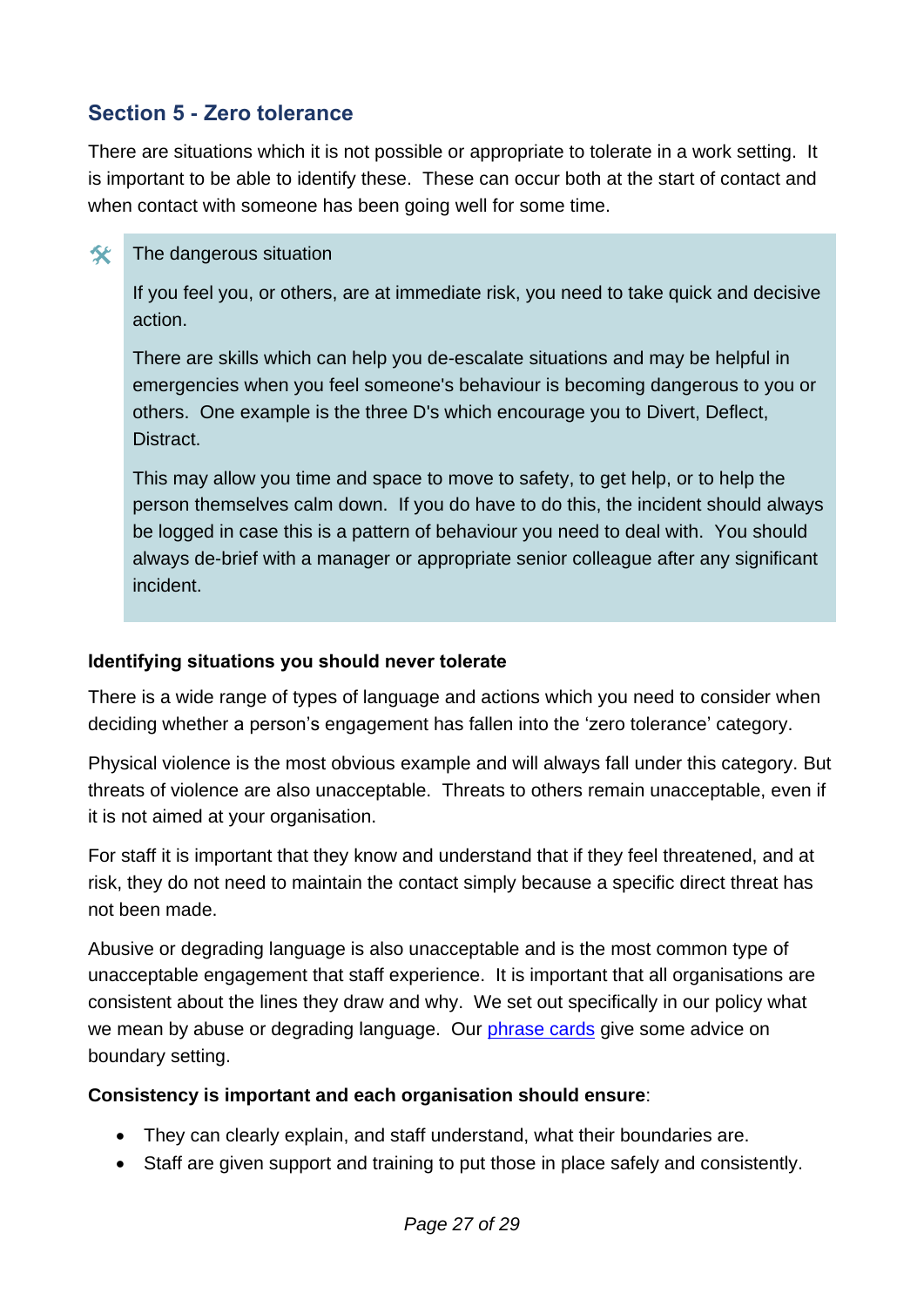#### <span id="page-29-0"></span>**After the contact**

Whenever you have needed to use a zero tolerance approach this should be appropriately recorded. Your organisation may have its own rules but as a minimum you need to:

- clearly identify what happened and write a note of the contact on the appropriate record-keeping system
- if there are witnesses you may need to note their details
- discuss with a manager how you handled the situation and if there are any additional steps you need to take

Additional steps you and your manager should consider are below.

#### *Who needs to know what happened?*

Apart from situations of physical violence, when the police should always be called, you may need to consider whether the police should be informed. Do you need to tell any other person who may be at risk if threats were made? The standard answers to both of these questions should be yes. However, you may decide that there are particular circumstances which mean that is not appropriate. If you do so, the reasons for that decision not to follow the standard response need to be noted and recorded.

You should also consider how other colleagues in your organisation will know about what happened. Do you have an alert system for other walk-in offices? Can you record this contact centrally (so if the person repeats the contact your colleagues are aware of any previous problems)? It can be helpful to think through scenarios in your organisation. How quickly would you would be able to spot someone who was repeatedly calling different numbers and being abusive or threatening? How would you move to stop this quickly to prevent staff being abused?

#### *Following up with a formal written warning*

You should consider if a written warning should be sent to the individual about their engagement. We would always recommend that this is sent from a senior member in the organisation. You do have discretion to decide if this would not be appropriate for the particular individual or situation. If you do send a written warning, this should follow the process set out for restricting contact in section 3.

#### *Ensure staff are supported*

It is important to ensure a proper debriefing occurs. Ask if there is anything you can do to support staff. In the short term, staff may need to take a break from dealing with the public to recover. In a serious incident, you should also talk to staff after a period of time has passed, say a week or so, to make sure they feel it was dealt with appropriately by the organisation and that their confidence has recovered.